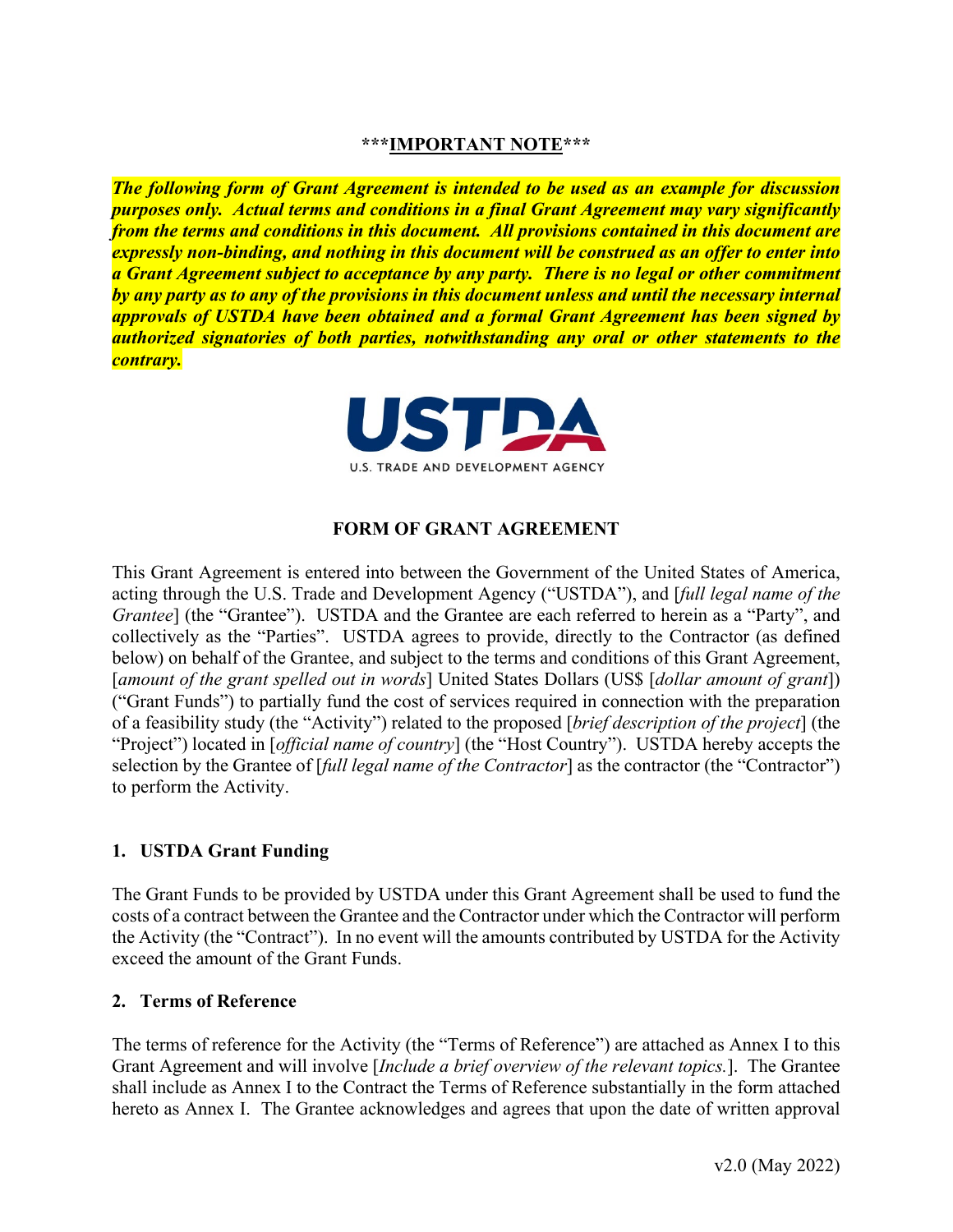of the Contract by USTDA (the "Contract Approval Date"), the Terms of Reference attached as Annex I to this Grant Agreement will cease to have any further force or effect, and Annex I to the Contract will become the operative Terms of Reference for all purposes in connection with the Activity, in each case, without the need for any further action or notice on the part of either Party.

The Grantee acknowledges and understands that the Contractor's performance of the Activity under the Contract must comply with the entirety of the Terms of Reference, and any modification of the Terms of Reference set forth in Annex I to the Contract or deviation from their terms must be approved in writing by USTDA in accordance with the procedures for amendments or other modifications under the Contract. The Grantee acknowledges and understands that (i) the Contractor will be paid in accordance with the payment schedule set forth in the Contract, and will not be eligible for payment in respect of work under the Terms of Reference set forth in the Contract that the Contractor fails to perform, and (ii) any performance by the Contractor of work not included in, not in compliance with or inconsistent with the Terms of Reference will be ineligible for approval or payment, absent an amendment or other modification in accordance with such procedures. Consequently, the Grantee shall not approve any Contractor work performed under the Contract that does not comply with or that otherwise is not in accordance with the Terms of Reference set forth in the Contract. The Grantee acknowledges and understands that any failure to obtain prior written approval from USTDA for any modifications or deviations from the Terms of Reference set forth in the Contract may result in forfeiture by the Contractor of payment for work performed that is not in compliance with the Terms of Reference and/or a significant delay in payment of the final Invoice (as defined below).

# **3. Standards of Conduct**

USTDA and the Grantee recognize the existence of standards of conduct for public officials and commercial entities in their respective countries. Therefore, USTDA and the Grantee shall fully comply with all United States and Host Country laws relating to corruption or bribery, and shall not directly or indirectly provide, offer or promise to provide money or anything of value to any public official in violation of any United States or Host Country laws relating to corruption or bribery.

## **4. Grantee Responsibilities and Contractor Support**

(A) The Grantee shall use its best efforts to (a) promptly reply to notices and other communications, requests for information and requests for approvals of Invoices or other documents submitted to it by the Contractor or USTDA, (b) provide reasonable support for the Contractor, such as local transportation, office space and secretarial support, and (c) promptly notify USTDA in the event that the Grantee (i) no longer seeks to pursue the Project or complete the Activity and/or (ii) would like to terminate this Grant Agreement or the Contract.

(B) In addition to and separate from the Grant Funds provided by USTDA under this Grant Agreement, the Grantee acknowledges that the Contractor has agreed to be responsible for covering at least [*amount of the cost share spelled out in words*] United States Dollars (US\$ [*dollar amount of cost share*]) of costs to complete the full Terms of Reference (the "Contractor Cost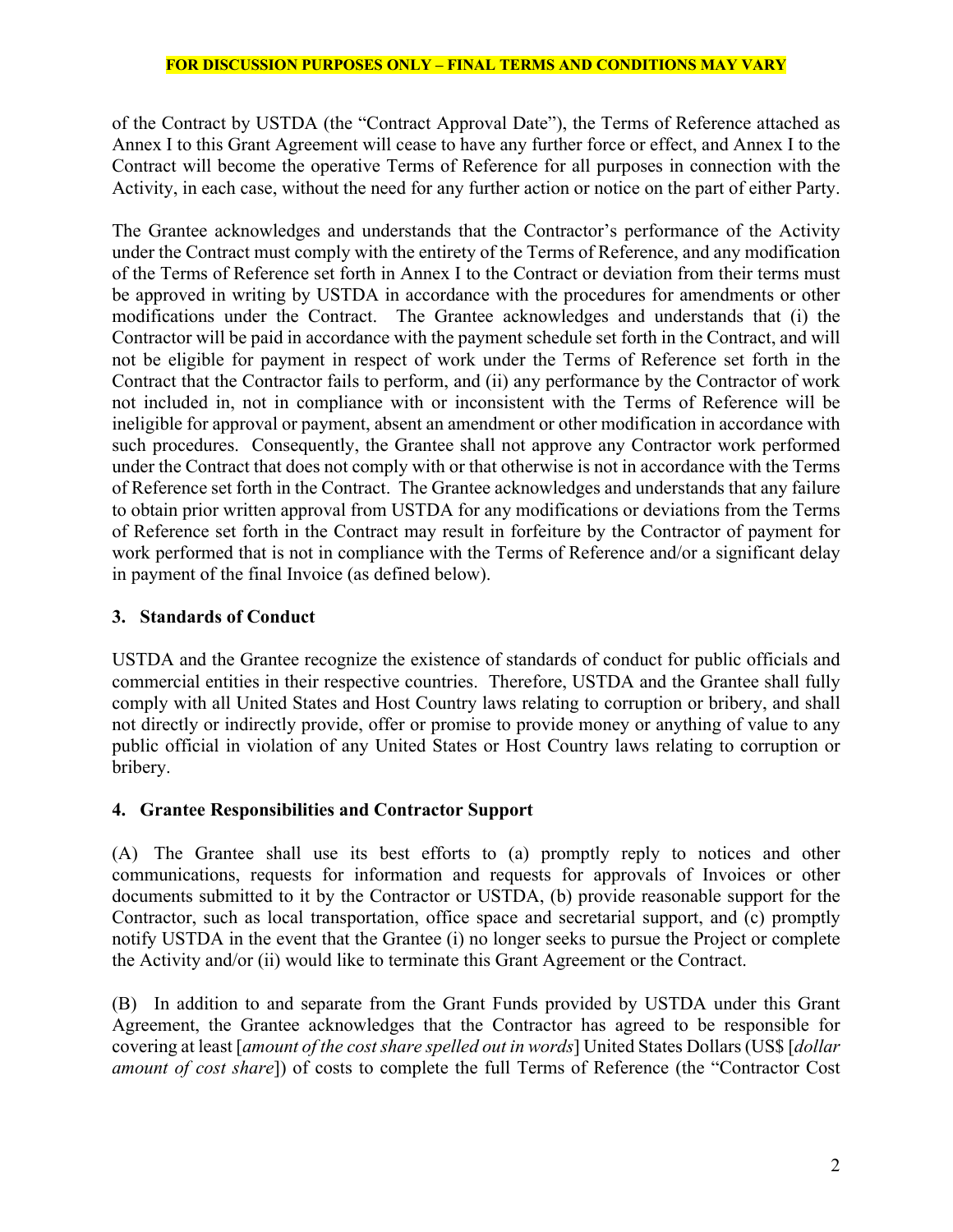Share"), subject to and in accordance with the terms of Clause T of the Mandatory Contract Clauses (as defined below).

## **5. Contract Matters and USTDA's Rights as Financier**

- (A) USTDA's Right to Approve Contract Between Grantee and Contractor
	- (1) Contract

The Grantee shall use commercially reasonable efforts to negotiate a Contract with the Contractor for the performance of the Activity. USTDA will provide to the Grantee an electronic copy of USTDA's standard contract form, and the Grantee shall, in conjunction with the Contractor, utilize this standard contract form as the basis for drafting the Contract. Once the Contract has been negotiated between the Grantee and the Contractor, the Grantee shall transmit to USTDA (or shall request that the Contractor transmit to USTDA on the Grantee's behalf) a final negotiated draft version of the Contract in an editable electronic format for USTDA review at the email address set forth in Article 15 below. USTDA shall advise the Grantee and the Contractor as to whether the draft Contract is ready for execution, on the understanding that USTDA's approval may be contingent upon certain modifications being made to the Contract.

(2) Amendments and Assignments of the Contract

The Grantee acknowledges and understands that no amendment or other modification to the Contract (or any annex to the Contract) shall be valid unless formally agreed upon in a written instrument signed by the Grantee and the Contractor and approved by USTDA in a signed approval letter. The Grantee or the Contractor may submit any proposed amendment or other modification to the Contract, including any proposed amendment or other modification to any Contract annex, or any proposed assignment of the Contract, to USTDA for review and comment at the address set forth in Article 15 below.

(B) USTDA Not a Party to the Contract

The Parties understand and agree that USTDA as a financing entity reserves to itself certain rights under the Contract, including, but not limited to: (i) the right to approve the terms of the Contract and any amendments to the Contract, including assignments, the selection of the Contractor and all Subcontractors, the Terms of Reference, the Final Report, and any and all documents related to the Contract or any Subcontract funded under this Grant Agreement, (ii) the right to require the parties to the Contract to suspend performance of the Terms of Reference upon reasonable prior written notice to such parties, and, upon Contractor's receipt of such written notice, any further work performed in connection with the Terms of Reference will be at the Contractor's risk, (iii) the right to suspend disbursements of Grant Funds under Clause 3 of the Contract upon reasonable prior written notice to the parties to the Contract, and (iv) the right to demand, upon written notice to the Contractor, a refund from the Contractor of an appropriate amount of any Grant Funds that have been previously disbursed to the Contractor under Clause 3 of the Contract in the event that (a) the Contractor or any Subcontractor fails to comply in all material respects with the Terms of Reference or the terms and conditions of the Contract (including the Mandatory Contract Clauses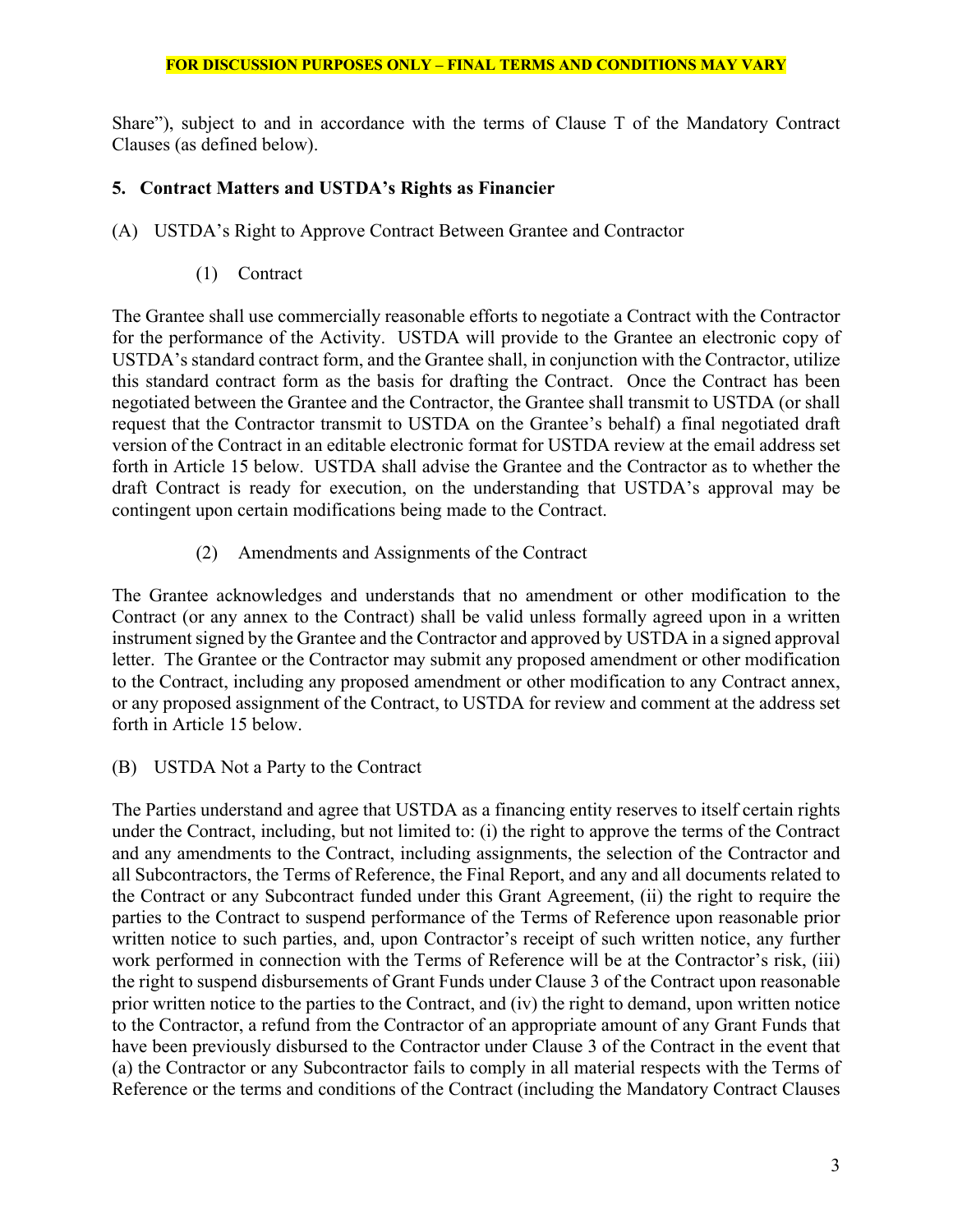attached to the Contract), or (b) the Contract and/or the Activity is terminated, and the amount of Grant Funds disbursed to the Contractor prior to such termination exceeds the value of the work performed under the Contract in accordance with its terms, as determined by USTDA in its sole discretion.

The Parties further understand and agree that USTDA, in reserving any or all of the foregoing rights, has acted solely as a financing entity to ensure the proper use of United States Government funds, and that any decision by USTDA to exercise or refrain from exercising these rights will be made as a financier in the course of funding the Activity and will not be construed as making USTDA a party to the Contract. The Parties understand and agree that USTDA may, from time to time, exercise the foregoing rights, or discuss matters related to these rights and the Project with the parties to the Contract or any Subcontract, jointly or separately, without thereby incurring any responsibility or liability, in contract, tort or otherwise, to such parties. Any approval or failure to approve by USTDA will not bar the Grantee or USTDA from asserting any right that it might have against the Contractor, or relieve the Contractor of any liability which the Contractor might otherwise have to the Grantee or USTDA.

The Grantee shall not sue or join any action seeking compensation from, and shall not participate in and shall withdraw from any action seeking compensation from, the Government of the United States of America, or any of its departments or agencies, arising in connection with the Activity.

(C) Grant Agreement Controlling

In the event of any inconsistency or conflict between the terms of this Grant Agreement and the terms of the Contract or any Subcontract funded by this Grant Agreement, the terms of this Grant Agreement will control; provided, however, that for the avoidance of doubt, and in accordance with Article 2 and Article 9 of this Grant Agreement, amendments or other modifications to the Terms of Reference or the Mandatory Contract Clauses set forth in the Contract that occur on or after the Contract Approval Date will not create or be deemed an inconsistency with this Grant Agreement for purposes of this Article 5(E).

(D) Subcontractors and Subcontracts

For purposes of this Grant Agreement, (a) the term "Subcontractor" means any individual, corporation, partnership or other legal entity having a contract, purchase order or other agreement, whether written or oral, with the Contractor for the performance of any part of the Activity, and (b) the term "Subcontract" means any such contract, purchase order or other agreement entered into between the Contractor and a Subcontractor.

## **6. Disbursement Procedures**

(A) USTDA Approval of Contract Required

USTDA will make disbursements of Grant Funds directly to the Contractor only after USTDA approves the Grantee's Contract with the Contractor.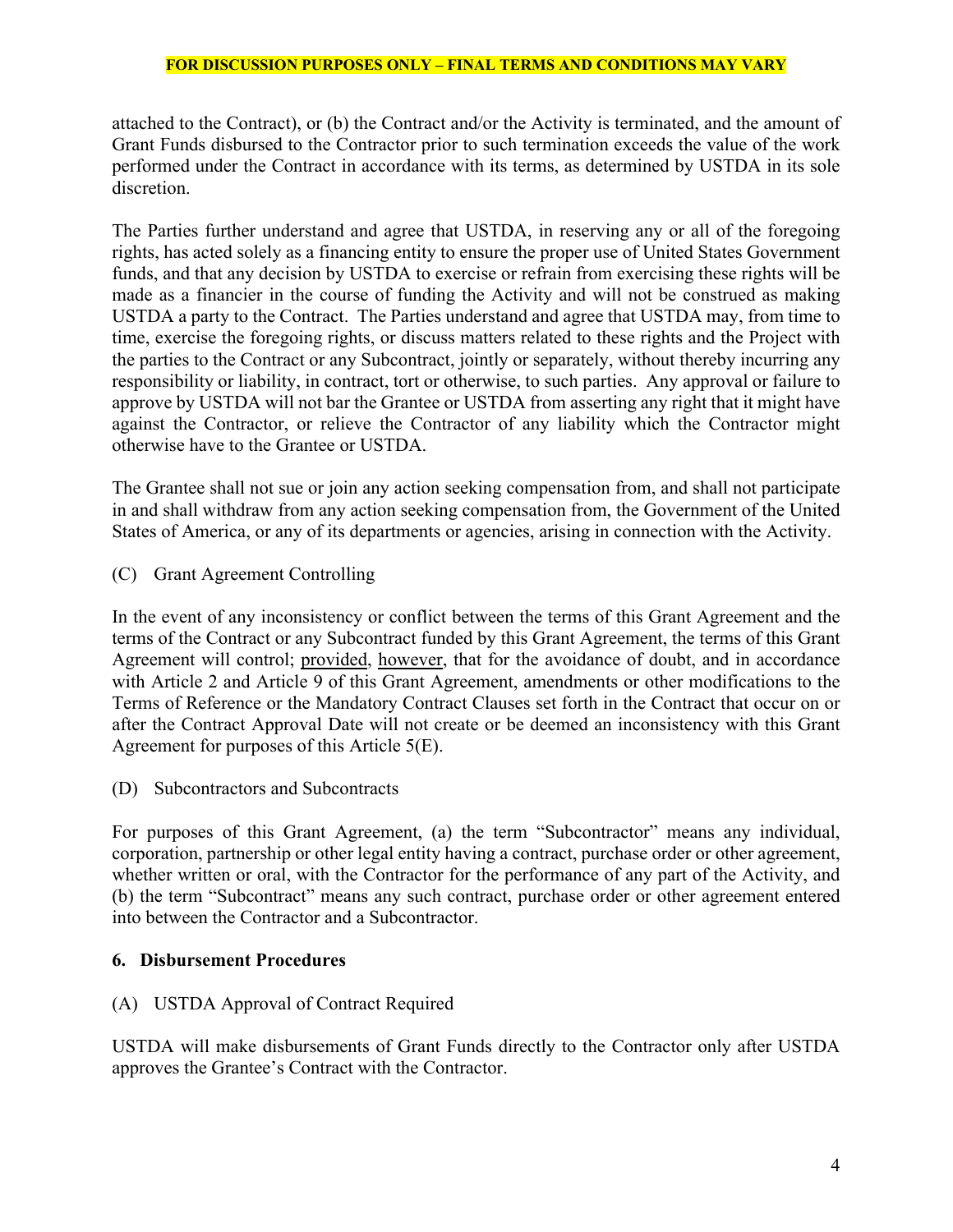(B) Contractor Invoice Requirements

For purposes of this Grant Agreement, the term "Invoice" means any invoice submitted (or to be submitted) to USTDA by either the Grantee or the Contractor for payment of Grant Funds. The Grantee shall not approve any Invoice submitted to it by the Contractor unless such Invoice, and all work performed by the Contractor (or any Subcontractor) in connection with such Invoice, complies with the Terms of Reference and the Mandatory Contract Clauses. Following review and approval by the Grantee of any Invoices submitted by the Contractor under the Contract, the Grantee may request disbursement of funds by USTDA to the Contractor for performance of the Activity by submitting such approved Invoices in accordance with the procedures set forth in the Mandatory Contract Clauses.

# **7. Effective Date**

The effective date of this Grant Agreement (the "Effective Date") shall be the date of signature by both Parties or, if the Parties sign on different dates, the date of the last signature. In the event that only one signature is dated, such date shall constitute the Effective Date.

# **8. Activity Schedule**

(A) Activity Completion Date

The Parties' estimated completion date for the Activity is set forth in Clause K(1) of the Mandatory Contract Clauses.

(B) Time Limitation on Disbursement of USTDA Grant Funds

Except as USTDA may otherwise agree, (i) no Grant Funds may be disbursed under this Grant Agreement for goods and services which are provided prior to the Effective Date, and (ii) no Grant Funds may be disbursed other than during the period set forth in Clause K(2) of the Mandatory Contract Clauses.

## **9. USTDA Mandatory Contract Clauses**

The USTDA Mandatory Contract Clauses (the "Mandatory Contract Clauses") governing the Activity are attached as Annex II to this Grant Agreement. The Grantee shall include the Mandatory Contract Clauses as Annex II to the Contract. The Grantee acknowledges and agrees that upon the Contract Approval Date, the Mandatory Contract Clauses attached as Annex II to this Grant Agreement will cease to have any further force or effect, and Annex II to the Contract will become the operative Mandatory Contract Clauses for all purposes in connection with the Activity, in each case, without the need for any further action or notice on the part of either Party. The Grantee shall use commercially reasonable efforts to ensure that the Contractor complies with the Mandatory Contract Clauses in all material respects and shall promptly notify USTDA of any breach of the Mandatory Contract Clauses on the part of the Contractor of which the Grantee becomes aware.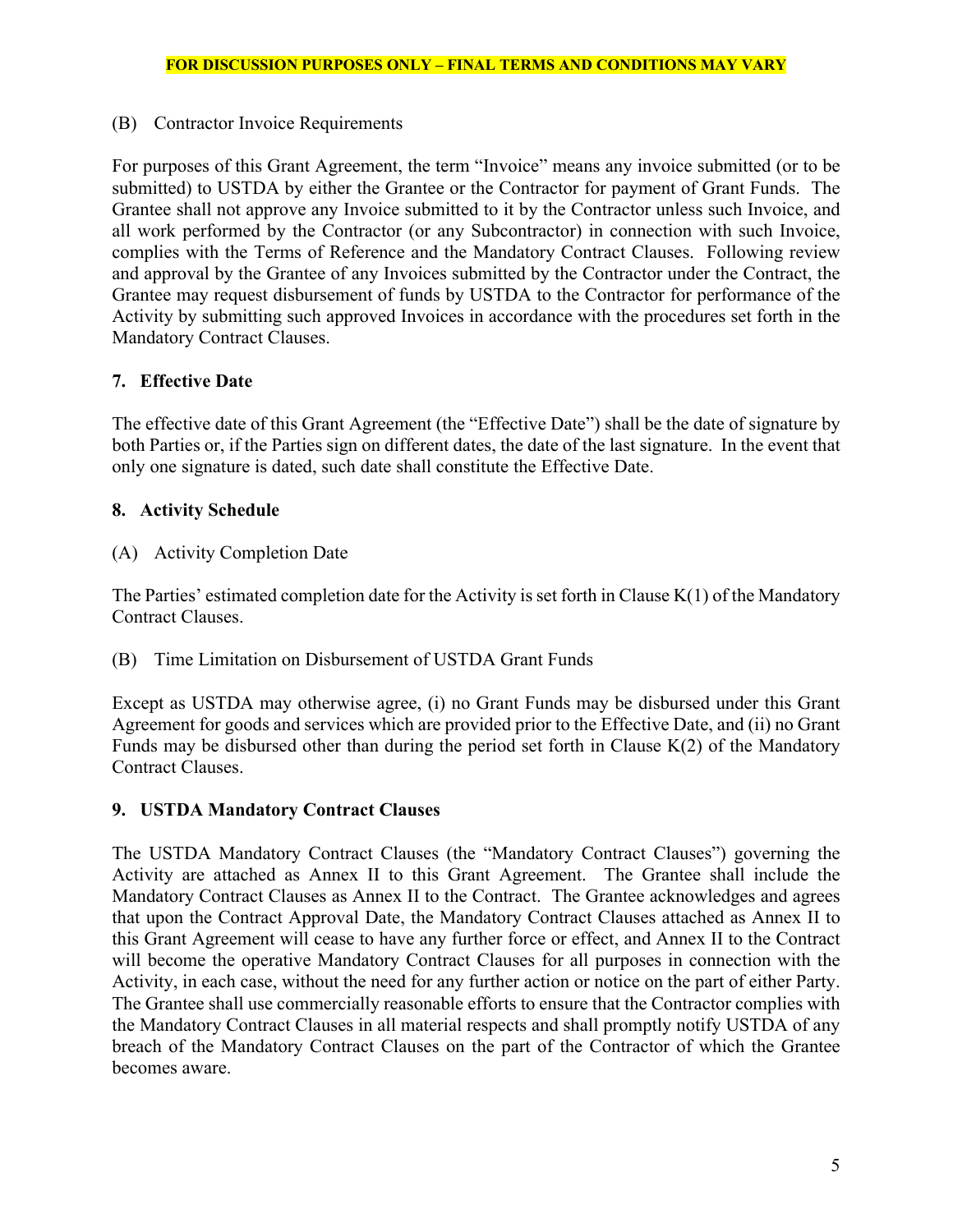# **10. Nationality, Source and Origin**

For purposes of this Grant Agreement, the term "U.S. Firm" means:

- (i) a private-sector for-profit legal entity or partnership that is formed, incorporated or organized in the U.S., with its principal place of business in the U.S., and which is:
	- (a) more than fifty percent (50%) owned or controlled by U.S. citizens and/or non-U.S. citizens lawfully admitted for work and/or permanent residence in the United States; or
	- (b) satisfies each of the following criteria:
		- (I) has been incorporated or organized in the U.S. for more than three (3) years prior to either (i) the date on which the initial proposal in respect of the Activity is received by USTDA, or (ii) the date on which the Contractor submits its bid in response to USTDA's request for proposals in connection with the Activity, as applicable;
		- (II) has performed similar services in the U.S. for that three (3) year period;
		- (III) employs U.S. citizens in more than half of its permanent full-time positions in the U.S.; and
		- (IV) has the existing capability in the U.S. to perform the work in question; or
- (ii) a nonprofit organization that is incorporated in the U.S. and managed by a governing body, a majority of whose members are U.S. citizens and/or non-U.S. citizens lawfully admitted for work and/or permanent residence in the United States.

In addition, the term "Source" means the country from which a shipment is made, and the term "Origin" means (x) the place of production of a good, whether through manufacturing, assembly or otherwise, or (y) the place from which delivery of a service is administered, as applicable.

Except as USTDA may otherwise expressly agree in writing, the following provisions shall govern the delivery of goods and professional services funded by Grant Funds under this Grant Agreement:

(A) the Contractor and all Subcontractors that are legal entities must be U.S. Firms;

(B) all natural persons who perform any part of the Activity as the Contractor, as a Subcontractor, or as an employee of the Contractor or of any Subcontractor, in each case, must be (i) U.S. citizens, or (ii) non-U.S. citizens lawfully admitted for work and/or permanent residence in the United States;

(C) notwithstanding the provisions of Articles 10(A) and 10(B), up to twenty percent (20%) of the Grant Funds may be used to pay for work performed in connection with the Activity by: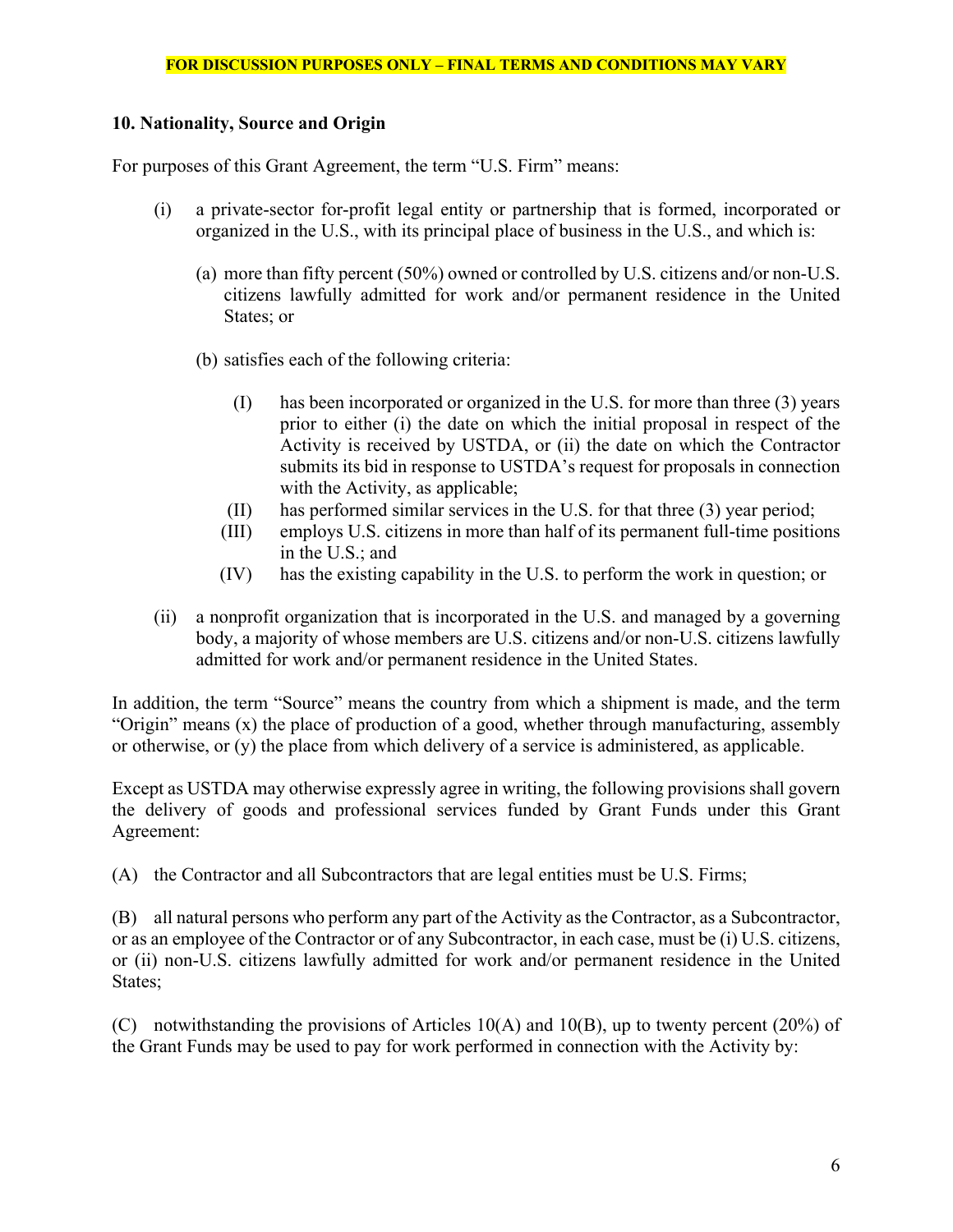- (i) Subcontractors that are organized as legal entities under the laws of the Host Country; and
- (ii) natural persons working as employees of the Contractor, as employees of any Host Country Subcontractor or as direct Subcontractors, in each case, who are either (a) citizens of the Host Country, or (b) non-Host Country citizens lawfully admitted for work and/or permanent residence in the Host Country;

(D) a Host Country Subcontractor may only be used for specific services from the Terms of Reference identified in the Subcontract;

(E) no part of the Grant Funds disbursed in connection with the performance of the Activity may be used to pay (i) any legal entity that is incorporated or organized under the laws of a jurisdiction other than one of the United States or the Host Country, or (ii) a natural person who is a citizen of a country other than the United States (except as expressly provided in Article 10(B)) or the Host Country; and

(F) goods purchased for the performance of the Activity and associated delivery services (*e.g.*, international transportation and insurance) must have their nationality, Source and Origin in the United States; provided, however, that goods and services incidental to Activity support (*e.g.*, local lodging, food and transportation) in the Host Country are not subject to the foregoing restrictions.

# **11. Taxes**

The Grant Funds provided under this Grant Agreement shall not be used to pay any taxes, tariffs, duties, fees or other levies imposed under laws in effect in the Host Country, except for taxes of a *de minimis* nature imposed on local lodging, food, transportation or airport arrivals or departures or individual income taxes assessed on local Host Country staff ("Accepted Taxes"). The Grantee may not seek reimbursement from USTDA for any such taxes, tariffs, duties, fees or other levies, other than the Accepted Taxes, to the extent that the amounts of such Accepted Taxes are included on expense receipts maintained by the Contractor in accordance with Clause D of the Mandatory Contract Clauses.

# **12. USTDA Project Evaluation**

The Parties shall cooperate to ensure that the purposes of this Grant Agreement are accomplished. For five (5) years following receipt by USTDA of the Final Report (the "Evaluation Period"), the Grantee agrees to respond to any reasonable inquiries from USTDA about the status of the Project. Inquiries may include, but are not limited to, (a) whether the Final Report recommendations have been or will be used to implement the Project, (b) the anticipated Project implementation timeline, (c) the likely sources of financing for the Project, and (d) the sources of procurements supporting implementation of the Project. In addition, the Grantee agrees to notify USTDA any time the Grantee selects a new primary contact person for the Project during the Evaluation Period.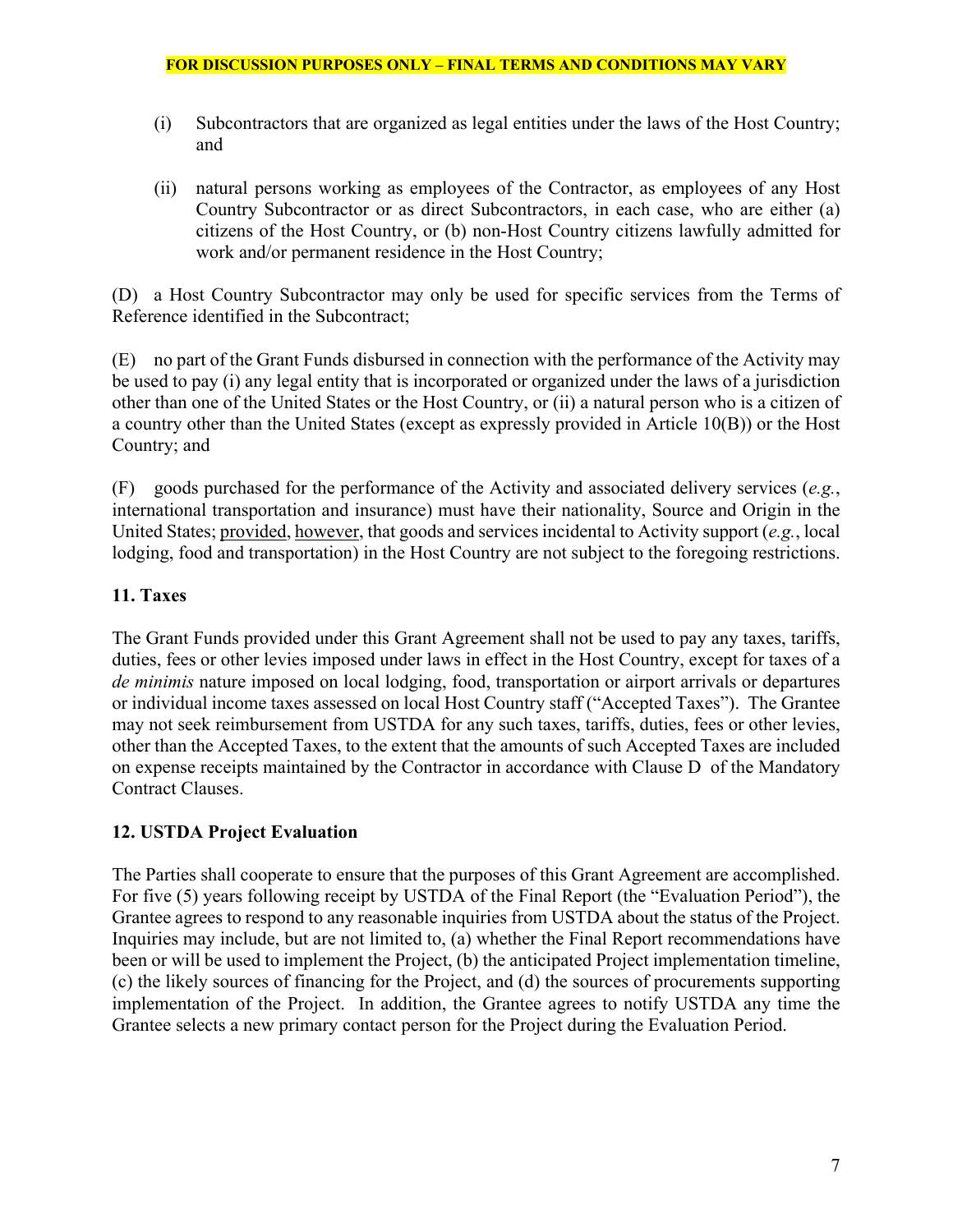## **13. Grantee Recordkeeping and Audit**

The Grantee agrees to maintain books, records and other documents relating to the Activity, the Contract and this Grant Agreement adequate to demonstrate implementation of its responsibilities under this Grant Agreement and the Contract, including the selection of the Contractor and Subcontractors, receipt and approval of Contract deliverables and approval or disapproval of Invoices for payment by USTDA. Such books, records and other documents shall be separately maintained for a period of three (3) years after the date of the final disbursement by USTDA. The Grantee shall afford USTDA or its authorized representatives the opportunity at reasonable times to review such books, records and other documents relating to the Activity, the Contract and this Grant Agreement.

# **14. Representation of Parties**

For all purposes relevant to this Grant Agreement, the Government of the United States of America will be represented by the U.S. Ambassador to the Host Country or USTDA, and the Grantee will be represented by its [*title*] at the address of record set forth in Article 15 below. The Parties may, by written notice to the other Party, designate additional representatives for all purposes under this Grant Agreement.

# **15. Addresses of Record for Parties**

Any notice, request, document or other communication submitted by either Party to the other under this Grant Agreement shall be in writing or sent through an electronic medium that produces a tangible record of the transmission, such as an email message, and will be deemed duly given or sent when delivered to such Party at the following address of record, as applicable:

(A) For the Grantee:

| To:      | [Name]                   |
|----------|--------------------------|
| Title:   | [Title]                  |
| Address: | [Address]                |
| Phone:   | [Phone]                  |
| Email:   | [ <i>Email address</i> ] |

(B) For USTDA:

| To:      | U.S. Trade and Development Agency |
|----------|-----------------------------------|
| Address: | 1101 Wilson Boulevard, Suite 1100 |
|          | Arlington, VA 22209-2275          |
|          | US A                              |
| Phone:   | $(703)$ 875-4357                  |
| Email:   | [Region's email address]          |

All such communications shall be in the English language, unless the Parties otherwise agree in writing. In addition, the Grantee shall provide the Commercial or Economic Section of the U.S.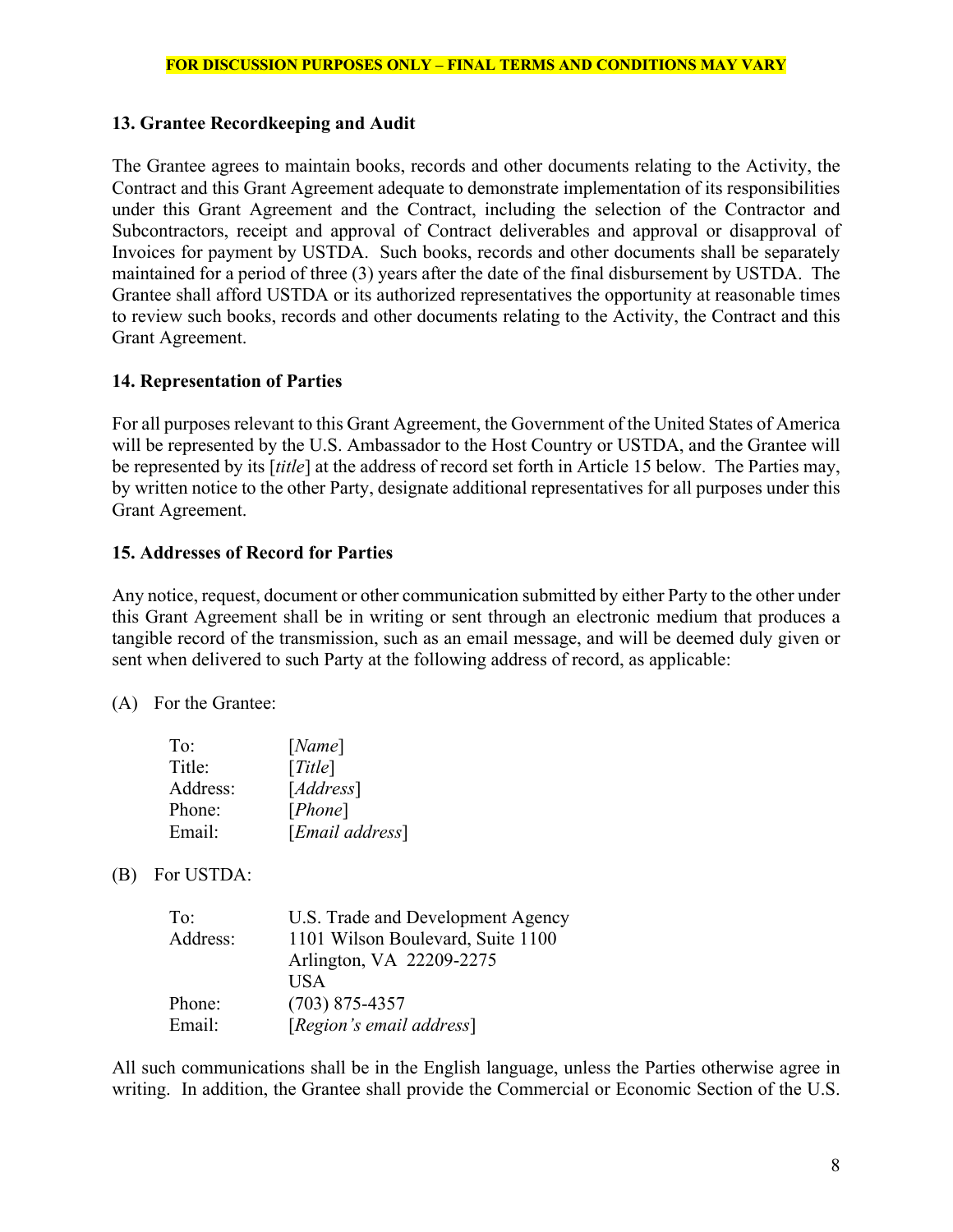Embassy in the Host Country with a copy of each notice, request, document or other communication sent to USTDA.

Any communication relating to this Grant Agreement shall include the following fiscal data:

| Appropriation No.:      | [ <i>Appropriation No.</i> ] |
|-------------------------|------------------------------|
| Activity No.:           | [Activity No.]               |
| <b>Reservation No.:</b> | [Reservation No.]            |
| Grant No.:              | [ <i>Grant No.</i> ]         |

## **16. Implementation Letters**

To assist the Grantee and the Contractor in the efficient performance of the Activity, USTDA may from time to time issue one or more implementation letters ("Implementation Letters") to provide additional, modified or updated information about matters covered by this Grant Agreement and/or to make modifications or clarifications to the terms and provisions herein (any such information or modification, as applicable, a "Change"). Without limiting the generality of the foregoing, USTDA may issue Implementation Letters containing one or more Changes, among other reasons, to: (a) extend the estimated completion date set forth in Clause K(1) in Annex II, (b) extend the availability period of Grant Funds set forth in Clause K(2) in Annex II, (c) update the fiscal data set forth in Article 15, (d) update a Party's address of record or point of contact, (e) make modifications or clarifications to the Terms of Reference, (f) grant conditional waivers pursuant to Article 19, and (g) correct scrivener's errors. Notwithstanding the provisions of Article 17, upon receipt of an Implementation Letter from USTDA, if and to the extent the Grantee assents to the Change set forth in such Implementation Letter, the Grantee shall promptly notify USTDA of such assent by email in accordance with Article 15, and such Change will be deemed incorporated into the terms and provisions of this Grant Agreement without the need for any further action by either Party. The Parties may also use jointly agreed upon Implementation Letters, executed by each Party, to confirm, clarify, modify and/or record their mutual understanding of matters covered by this Grant Agreement.

## **17. Amendment; Assignment; Binding Effect; Change of Control**

(A) Either Party may submit to the other Party at any time a proposed amendment to this Grant Agreement (including Annex I and Annex II). Any proposed amendment to this Grant Agreement will be effective only if it has been signed by both Parties. Any proposed assignment of this Grant Agreement must be approved by both Parties in writing in order to be effective. This Grant Agreement will be binding upon and inure to the benefit of the Parties and their respective successors and assigns permitted under this Article 17.

(B) For purposes of this Grant Agreement, the term "Change of Control" means the occurrence of any one or more of the following: (i) the accumulation, whether directly, indirectly, beneficially or of record, by any person, legal entity or group, of fifty percent (50%) or more of the shares of the outstanding equity securities of the Grantee, (ii) a merger, consolidation or reorganization of the Grantee in which the Grantee does not survive as an independent legal entity or upon the consummation of which the holders of the Grantee's outstanding equity ownership interests prior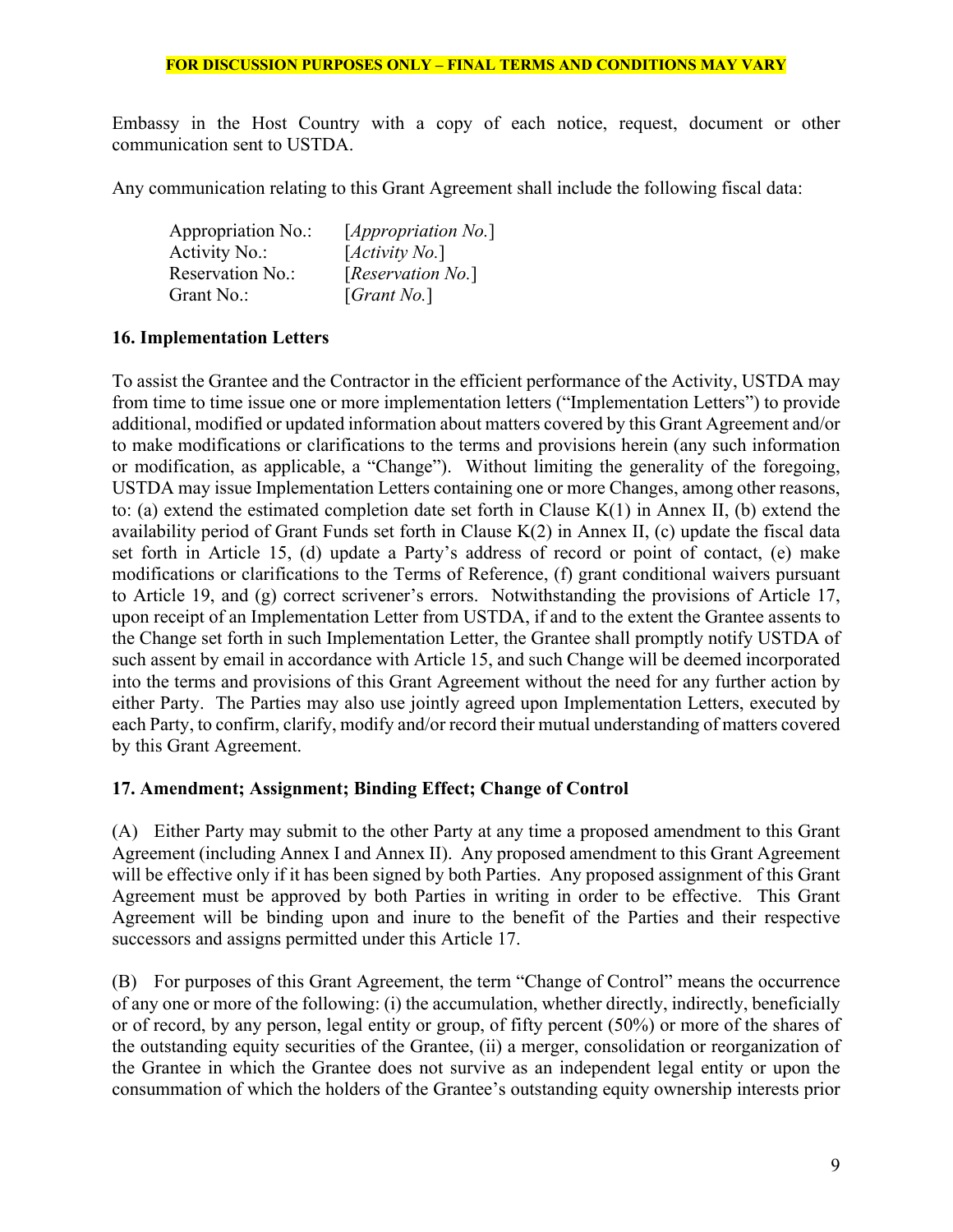to such merger, consolidation or reorganization own less than 50% of the outstanding equity ownership interests of the Grantee after such merger, consolidation or reorganization, or (iii) a sale of all or substantially all of the assets of the Grantee. The Grantee shall provide USTDA with written notice of any anticipated Change of Control of the Grantee prior to the effective date of such Change of Control, which notice must identify (i) the person(s) and/or legal entity (or entities) that are gaining control or ownership over the Grantee, and (ii) the person(s) and/or legal entity (or entities) that are losing control or ownership over the Grantee. The Grantee acknowledges and agrees that, in order for the Activity to continue following any Change of Control, any legal entity (or entities) that are gaining control or ownership over the Grantee must satisfy USTDA's due diligence guidelines.

## **18. Termination**

(A) Termination Events

Either Party may terminate this Grant Agreement at any time by giving the other Party prior written notice thereof. Notwithstanding the foregoing provision, if the U.S. Office of Foreign Assets Control determines that either of the Grantee or the government of the Host Country has acted in violation of any sanctions laws or executive orders established by the United States Government, this Grant Agreement will terminate five (5) business days following such determination without the need for any further action or notice on the part of either Party unless USTDA delivers written notice prior to the expiration of such five (5) business day period to the Grantee that this Grant Agreement will remain in full force and effect. If the Grantee becomes aware of any such violation or determination, the Grantee shall notify USTDA in writing within one (1) business day thereafter.

### (B) Effect of Termination

The termination of this Grant Agreement will end any obligations of the Parties to provide financial or other resources for the Activity (including, without limitation, any obligation of USTDA to provide the Grant Funds), except for payments that may be made by USTDA to the Contractor, if any, pursuant to Clause H of the Mandatory Contract Clauses set forth in Annex II to this Grant Agreement. This Article and Articles 5, 11, 12, 13, and 20 of this Grant Agreement shall survive termination of this Grant Agreement.

## **19. Waiver**

No obligation, condition or other provision of this Grant Agreement may be modified, waived or discharged unless such modification, waiver or discharge (collectively, a "Waiver") is agreed to in writing and signed by the Party entitled to enforce such obligation, condition or other provision. Any such Waiver will be effective only to the extent expressly specified therein. No Waiver by either Party of any breach of, or of compliance with, any condition or provision of this Grant Agreement by the other Party will be considered a Waiver of any other condition or provision or a Waiver of the same condition or provision at another time. The rights and remedies of the Parties under this Grant Agreement are (a) not limited to the rights and remedies expressly set forth in this Grant Agreement and are in addition to all other rights and remedies available to the Parties under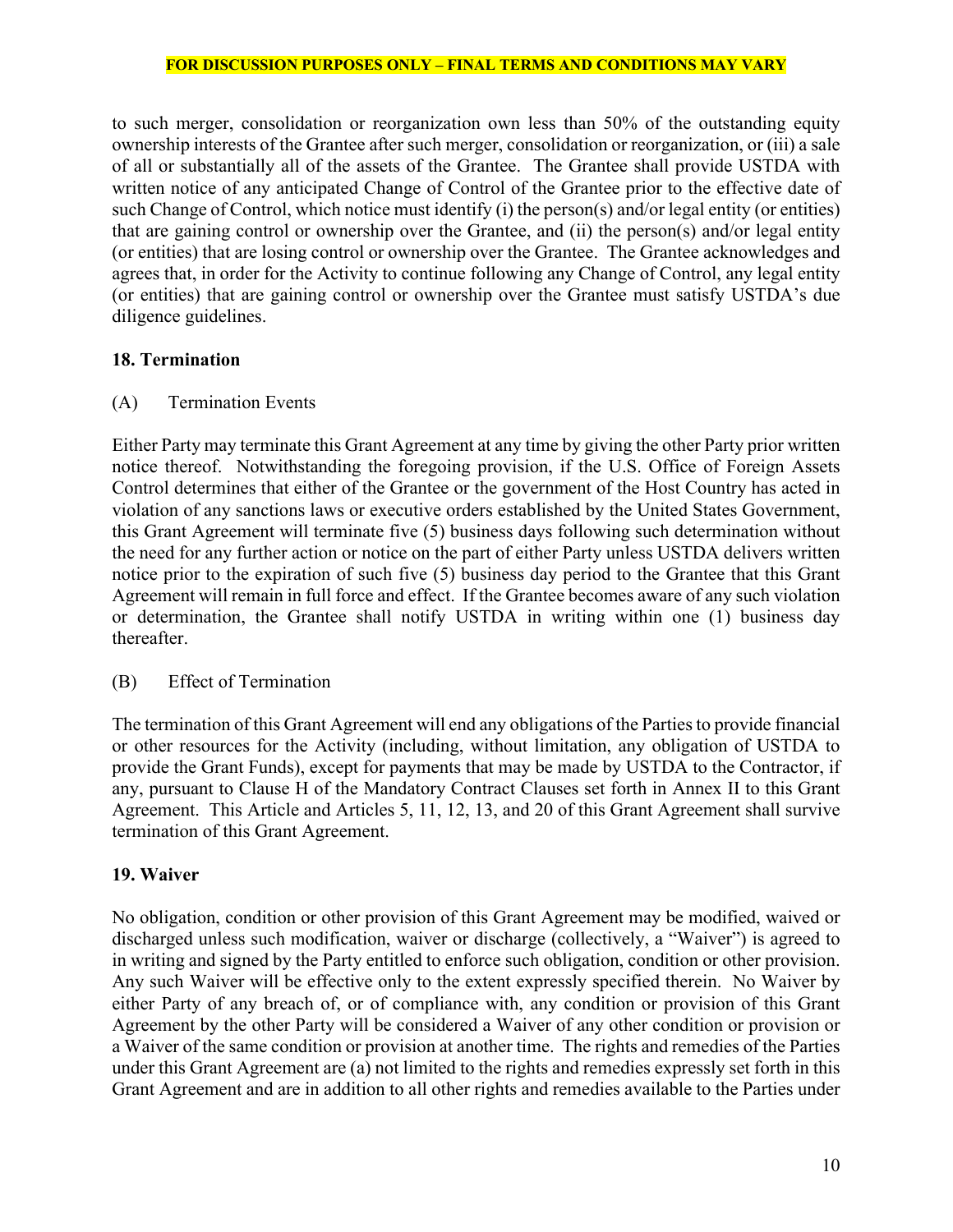applicable law, and (b) not exclusive and may be exercised without precluding the future exercise by a Party of any other such rights and remedies. Neither the failure nor any delay by any Party in exercising any right, power or privilege under this Grant Agreement will operate as a Waiver of such right, power or privilege.

# **20. U.S. Technology and Equipment**

By funding the Activity, USTDA seeks to promote the Project objectives of the Host Country through the use of U.S. technology, goods and services. In recognition of this purpose, the Grantee agrees that it will allow U.S. suppliers to compete in the procurement of technology, goods and services needed for Project implementation.

# **21. Governing Law**

This Grant Agreement is governed by, and construed in accordance with, the applicable laws of the United States of America. In the absence of applicable federal law, the laws of the State of New York shall apply, without giving effect to any choice or conflict of law provision or rule that would cause the application of the laws of another jurisdiction.

# **22. Counterparts; Language**

This Grant Agreement may be executed in counterparts, each of which shall be deemed an original, but all of which together shall constitute one and the same Grant Agreement. Counterparts may be delivered via email or other transmission method and any counterpart so delivered shall be deemed to be valid and effective for all purposes. This Grant Agreement may be executed in two or more languages, but in the event of any conflict or inconsistency between the English language version of this Grant Agreement and any other version, the English language version of this Grant Agreement will control.

# [**THE REMAINDER OF THIS PAGE IS INTENTIONALLY LEFT BLANK**]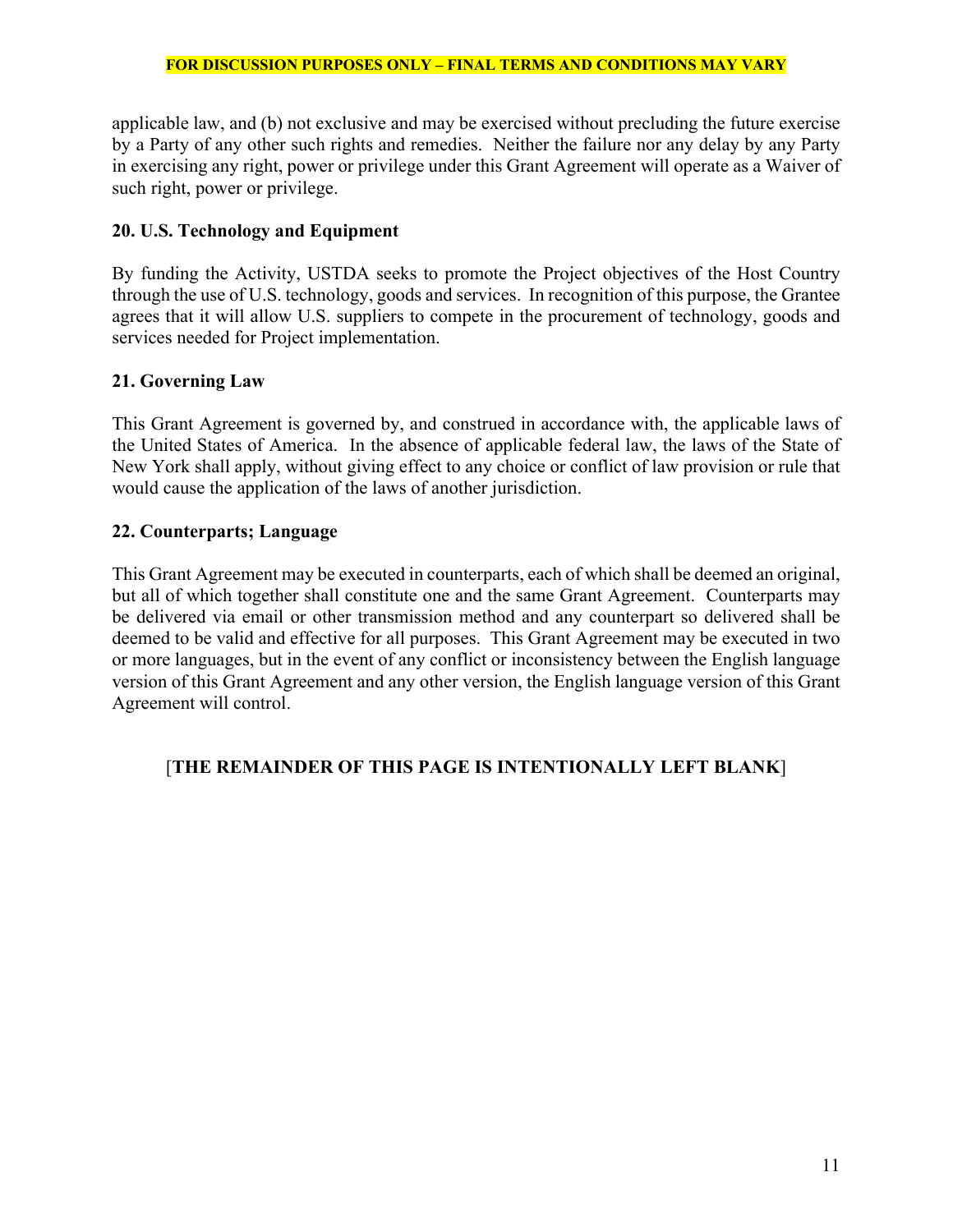IN WITNESS WHEREOF, by signing below, each of the signatories hereby certifies that it is a duly authorized representative of the applicable Party, and the Parties, each acting through its duly authorized representative, have caused this Grant Agreement to be signed in their names and delivered as of the date written below.

| For the Government of the United States<br>of America: | For [full legal name of the Grantee]: |
|--------------------------------------------------------|---------------------------------------|
| By: [ <i>Name</i> ]                                    | $\mathbf{By:}$<br>[Name]              |
| Title:<br>[Title]                                      | Title: [Title]                        |
| Date: [Date]                                           | Date: [ <i>Date</i> ]                 |
| [Witness Signature:]                                   | [Witness Signature:]                  |
|                                                        |                                       |
| [By: [Name]]                                           | [By: [Name]]                          |

Annex I – Terms of Reference

Annex II – USTDA Mandatory Contract Clauses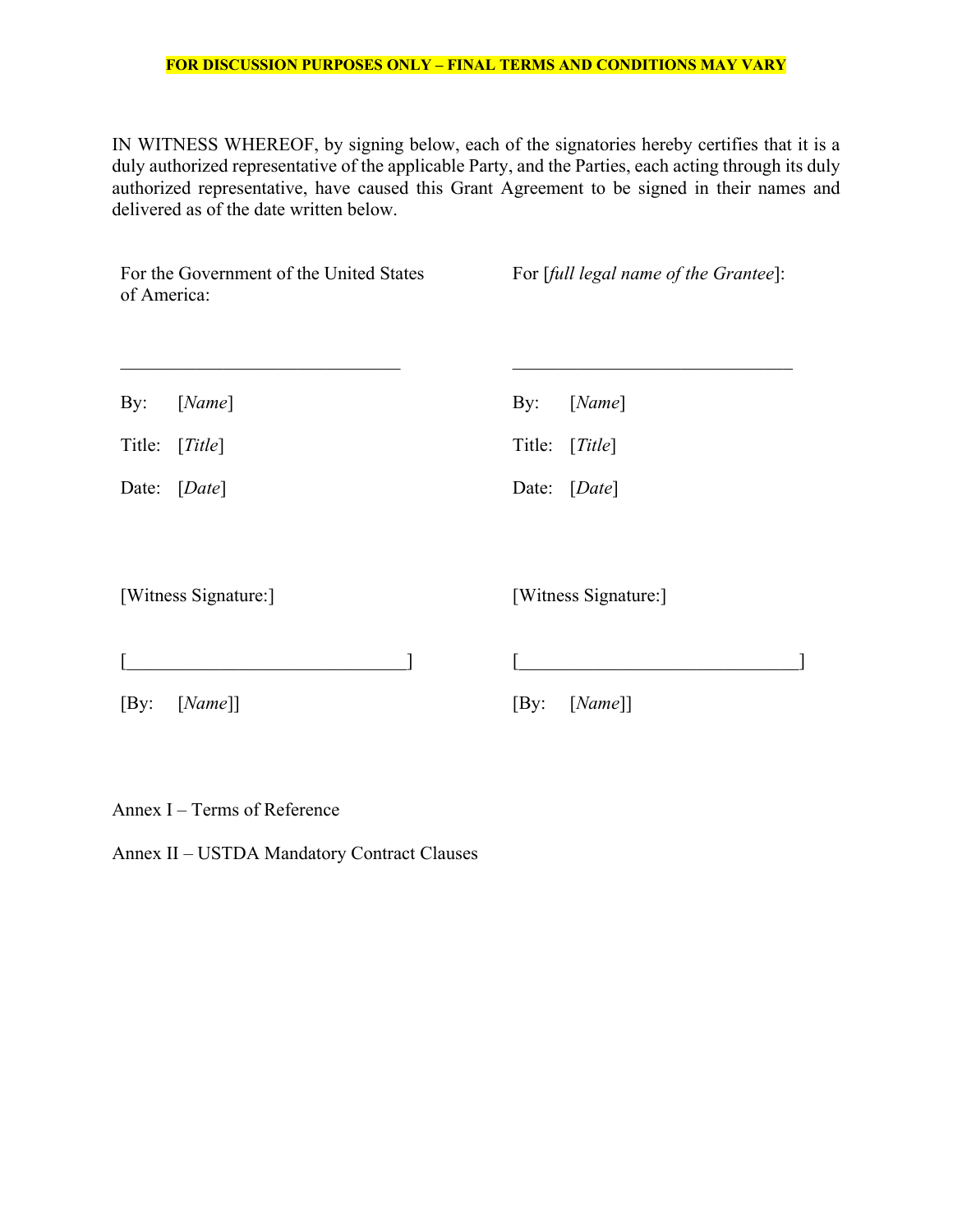# **Annex I**

## **Terms of Reference**

These terms of reference ("Terms of Reference") in this Annex I set forth the terms, conditions, provisions and specifications for the performance of the feasibility study (the "Activity") for the benefit of [*full legal name of the Client*] (the "Client") related to the proposed [*brief description of the project*] (the "Project") located in [*official name of country*] (the "Host Country"). [*Full legal name of the Contractor*] (the "Contractor") shall perform the Activity in accordance with these Terms of Reference and the other terms and provisions of this Contract between the Contractor and the Client.

## [*Optional: Include here a brief (one paragraph) description of the general purpose of the Activity, the benefits of the Activity for the Client, and any other pertinent features of the Activity.*]

The Contractor's performance of the Activity must comply with the entirety of these Terms of Reference, and any modification of or deviation from these Terms of Reference must be approved in writing by USTDA in accordance with the procedures for amendments or other modifications under this Contract. The Contractor acknowledges and agrees that (i) the Contractor will be paid in accordance with the payment schedule set forth in this Contract and will not be eligible for payment in respect of work under these Terms of Reference that the Contractor fails to perform, (ii) any performance by the Contractor of work not included in, not in compliance with or inconsistent with these Terms of Reference will be ineligible for approval or payment, absent an amendment or other modification in accordance with such procedures, and (iii) failure to obtain prior written approval from USTDA for any amendment to, modification of or deviation from these Terms of Reference may result in forfeiture of payment for work performed that is not in compliance with these Terms of Reference and/or a significant delay in payment of the final invoice (the foregoing subclauses (i) through (iii) collectively, the "Performance Requirements"). As used in these Terms of Reference, the word "include" along with its variants (*e.g.*, "included", "including") will be interpreted to mean "include, without limitation" or equivalent expression.

All data collected, designs made, analyses produced and/or other work completed by the Contractor in the performance of each task ("Task") and subtask ("Subtask") under these Terms of Reference must be documented by the Contractor in written reports in order to constitute a deliverable ("Deliverable"), as further described below under each Task and Subtask, as applicable. The Contractor shall use its best efforts to verify any information provided by the Client. The Contractor shall include each such Deliverable as a stand-alone chapter in the Final Report (as defined below).

The Contractor shall provide the Client with a draft version of the Deliverable for Task(s) [*Task numbers*] for the Client's review and comment. The Client shall provide comments, if any, on such draft Deliverable within fourteen (14) calendar days following receipt of such Deliverable. The Contractor shall incorporate the Client's comments, to the extent possible, and issue a final Deliverable in connection with such Task within fourteen (14) calendar days following receipt of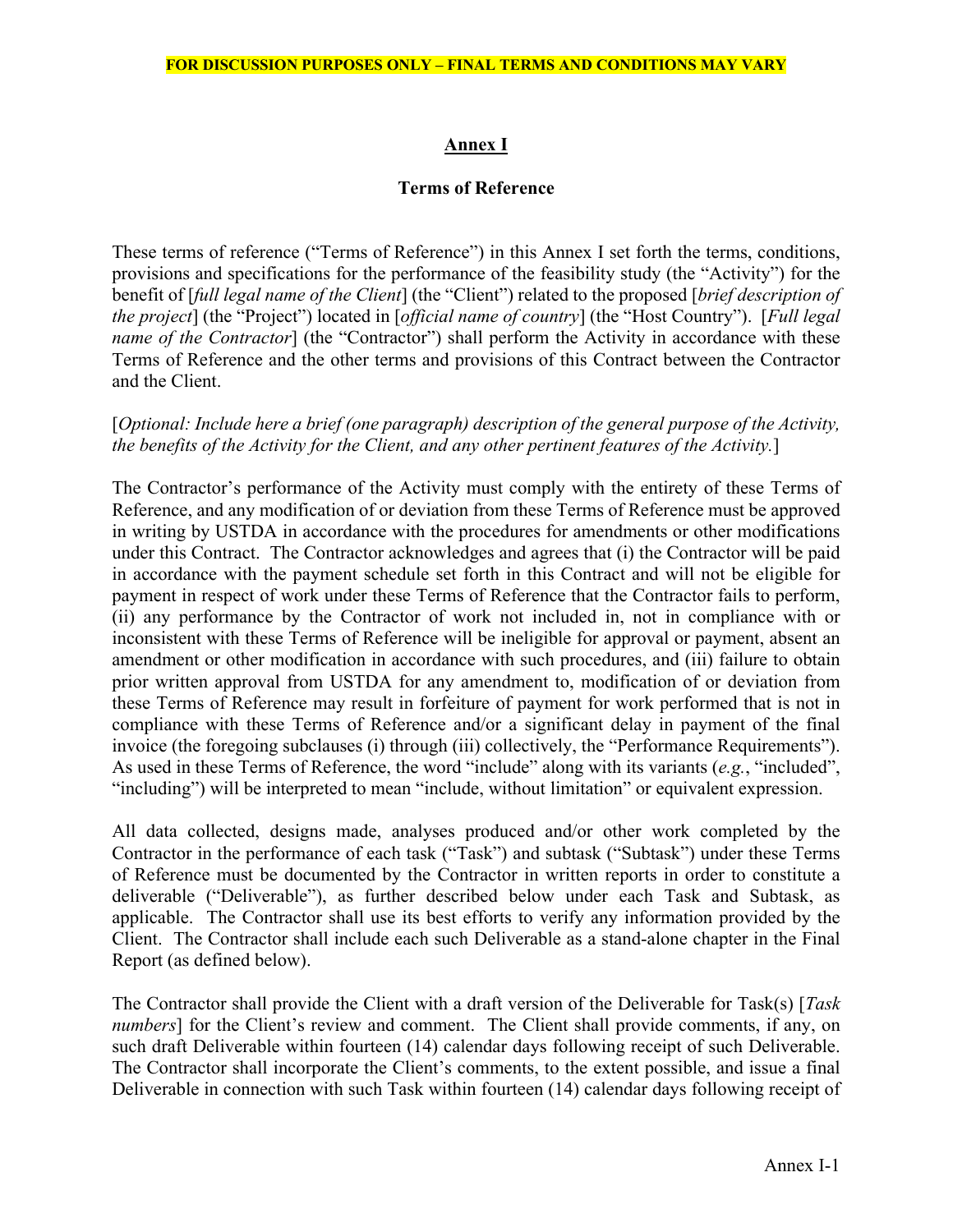the Client's comments. By submitting the Deliverable for a given Task to the Client, the Contractor acknowledges to USTDA that it has read and understood the Performance Requirements.

Any meetings or other actions or work set forth under these Terms of Reference that are indicated to occur in-person, on-site or otherwise in a specified location may, if agreed by both the Client and the Contractor (and with advance notice to and written agreement from USTDA), be conducted remotely, including online, by teleconference, by videoconference or by other means; provided, however, that the Contractor shall clearly document in the corresponding Deliverable the date on which such agreement was reached and approved by USTDA, and shall describe the alternative means of accomplishing the relevant work, along with the rationale for such decision. Further, if the Client and the Contractor propose to apply such a change only to part of any Task or Subtask (*i.e.*, to change portions of a Task or Subtask from in-person work to a remote work, while maintaining other portions of such Task or Subtask as in-person work, including the division of a Task or Subtask into multiple Tasks or Subtasks in order to separate remote work from in-person work), then: (i) the Client and/or the Contractor shall notify USTDA in advance of such a proposal, and USTDA may, in its sole discretion, approve of such proposal and formalize the proposed modification through an Implementation Letter (as defined in Clause B(3)) to this Contract, and (ii) USTDA may, in its sole discretion, modify the payment schedule under Clause 3 of this Contract in order to separate such remote and in-person work into separate payments and reflect such modification of Tasks and Subtasks, as applicable, through an Implementation Letter to this Contract. Notwithstanding the foregoing under this paragraph, USTDA reserves the right to make any appropriate adjustments to the total amount of Grant Funds (and therefore the value of the payments made by USTDA pursuant to the Contract) that may result from any such modifications.

[*The Tasks of the Terms of Reference (other than the last Task covering the Final Report) should be included starting here.*]

# **Task [\_\_] Final Report**

The Contractor shall prepare and deliver to the Client and USTDA a substantive and comprehensive final report of all work performed under these Terms of Reference (the "Final Report"), which must conform to the requirements under Clause I of the Mandatory Contract Clauses (as defined in Annex II). The Contractor shall organize the Final Report into chapters and sections with clear labels corresponding to each of the above Tasks and Subtasks of these Terms of Reference, and the Contractor shall include in the Final Report all Deliverables and other documents that have been provided to the Client under these Terms of Reference. The Contractor shall incorporate into the Final Report, as applicable, (i) all of the findings, recommendations and conclusions related to the Activity under these Terms of Reference, and (ii) all other documents, analyses, reports and/or work product provided pursuant to the Tasks and Subtasks noted above, in each case clearly organized and labeled according to each Task and Subtask under these Terms of Reference. The Contractor shall also include an executive summary to the Final Report as a whole, and provide a summary for each Task under these Terms of Reference.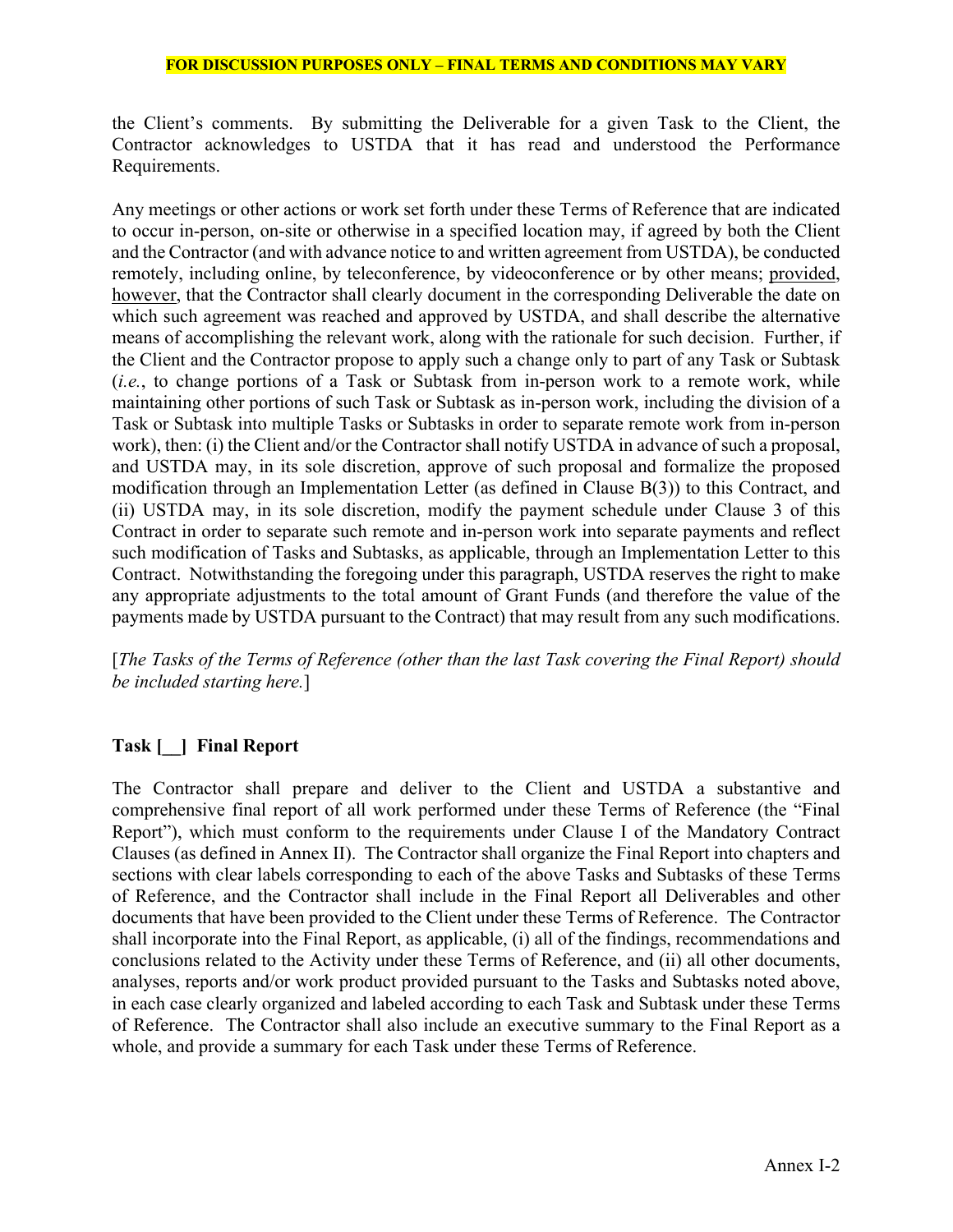Before completing and delivering the Final Report to the Client or USTDA, the Contractor shall prepare a draft Final Report in accordance with the instructions in the above paragraph and deliver the draft Final Report to the Client for review and discussion. Once the Client has provided comments and revisions to the draft Final Report, the Contractor shall make the necessary changes and modifications to the draft Final Report, it being understood that the Contractor shall not make any changes or modifications that are inconsistent with any of these Terms of Reference.

**Task [\_\_] Deliverable:** The Contractor shall prepare and deliver the Final Report to the Client and USTDA.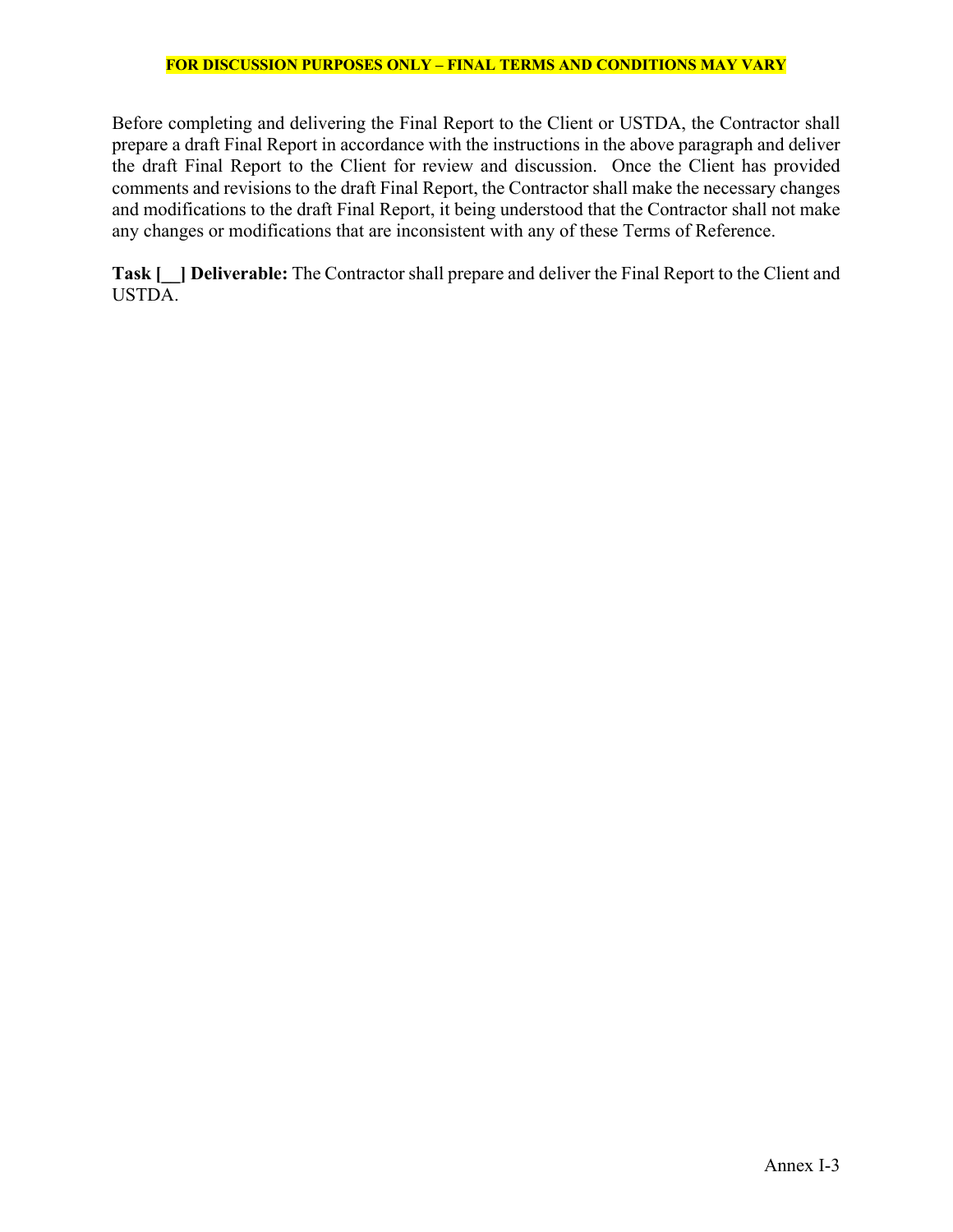# **Annex II**

# **USTDA Mandatory Contract Clauses**

## **A. Grant Agreement; Subcontracts; USTDA Mandatory Contract Clauses Controlling**

The Contract Parties acknowledge that this Contract is funded in whole or in part by the U.S. Trade and Development Agency ("USTDA") under the Grant Agreement between the Government of the United States of America, acting through USTDA, and [*full legal name of Client*] (the "Client"), dated as of  $($ the "Grant Agreement"). Terms used but not defined in this Contract shall have the meanings as set forth in the Grant Agreement. The Client has selected [*full legal name of Contractor*] (the "Contractor") to perform the feasibility study (the "Activity") related to the proposed [*project description*] (the "Project") located in [*official name of country*] (the "Host Country"). Each of the Client and the Contractor is referred to herein as a "Contract Party", and collectively as the "Contract Parties".

Except as otherwise expressly provided herein, (i) all work performed under this Contract must be performed either by the Contractor or otherwise by a Subcontractor (as defined below) pursuant to a Subcontract (as defined below), and (ii) all Subcontracts entered into by the Contractor that are funded or partially funded with Grant Funds must be in writing and must include these USTDA Mandatory Contract Clauses (these "Mandatory Contract Clauses"), other than for Clauses B, G, H, I, J and S. Upon USTDA's request, the Contractor shall provide USTDA with a copy of each Subcontract that it enters into, along with an English translation of any such Subcontract that is executed in a language other than English, which translation must be certified by the Contractor as being complete and accurate. For purposes of this Contract, (a) the term "Subcontractor" means any individual, corporation, partnership or other legal entity having a contract, purchase order or other agreement, whether written or oral, with the Contractor for the performance of any part of the Activity, and (b) the term "Subcontract" means any such contract, purchase order or other agreement entered into between the Contractor and a Subcontractor.

In addition, (i) in the event of any inconsistency or conflict between the terms and provisions of the Grant Agreement (subject to Article 2, Article 5(E) and Article 9 therein) and those of this Contract or any Subcontract hereunder, the Grant Agreement shall be controlling, and (ii) in the event of any inconsistency between the terms and provisions of these Mandatory Contract Clauses and any other terms and provisions of this Contract or any Subcontract hereunder, these Mandatory Contract Clauses shall be controlling.

# **B. USTDA as Financier**

(1) USTDA Approval of Contract

USTDA will not authorize the disbursement of Grant Funds until this Contract conforms to modifications required by USTDA (if any) during the Contract review process and this Contract has been formally approved by USTDA. To perform this review in a timely fashion, USTDA must receive from either the Client or the Contractor an English language version of a final negotiated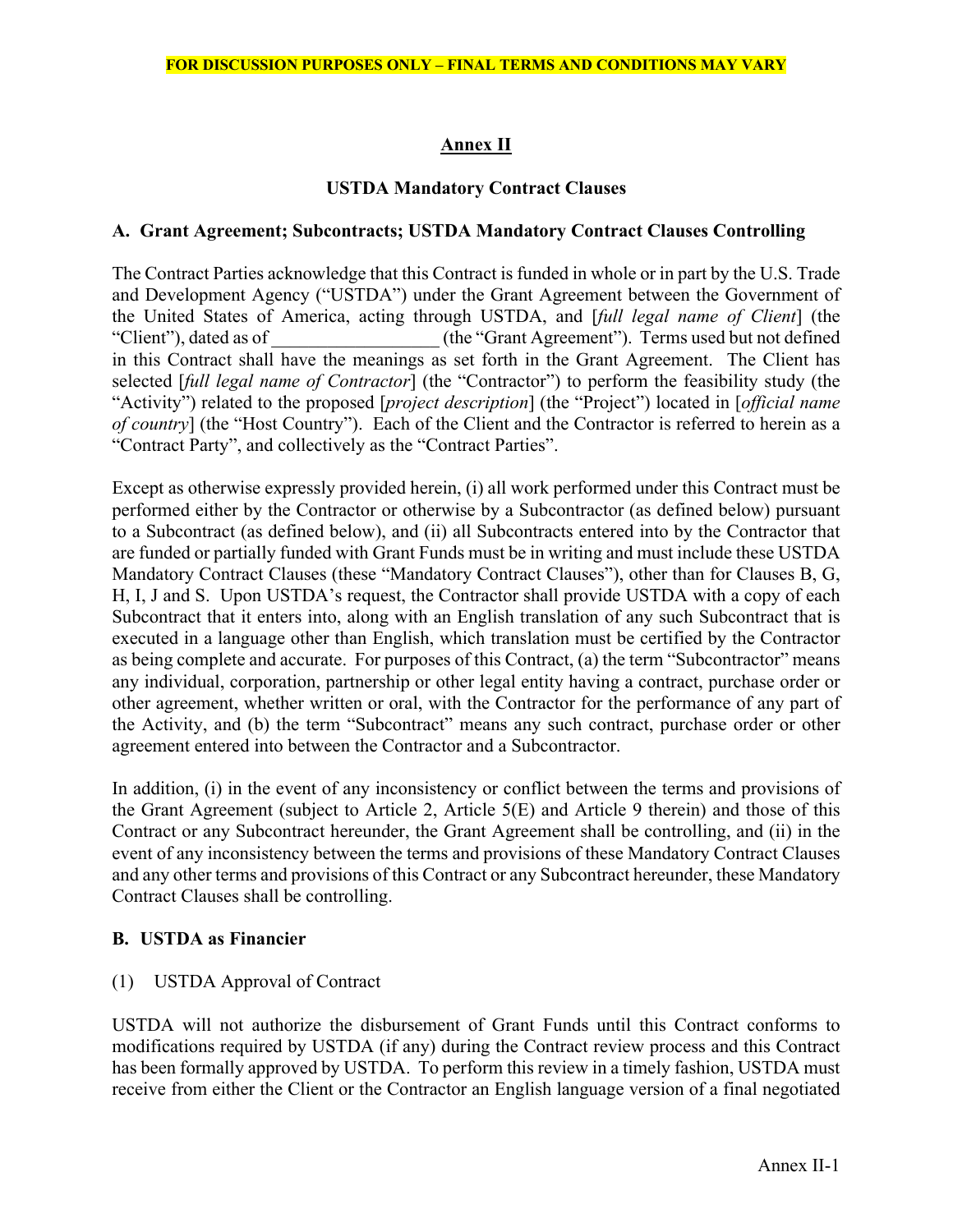draft version of the Contract (in an editable electronic format) sent to the email address listed in Clause M below, or to such other email address as specified by USTDA.

- (2) USTDA Not a Party to This Contract
	- (a) The Contract Parties understand and agree that USTDA as a financing entity reserves to itself certain rights under this Contract, including, but not limited to: (i) the right to approve the terms of this Contract and amendments to this Contract, including assignments, the selection of the Contractor and all Subcontractors, the Terms of Reference, the Final Report, and any and all documents related to this Contract or any Subcontract funded under the Grant Agreement, (ii) the right to require the Contract Parties to suspend performance of the Terms of Reference upon reasonable prior written notice to the Contract Parties, and any further work performed in connection with the Terms of Reference following the Contractor's receipt of such written notice will be at the Contractor's risk, (iii) the right to suspend disbursements of Grant Funds under Clause 3 for cause upon reasonable prior written notice to the Contract Parties, and (iv) the right to demand, upon written notice to the Contractor, a refund from the Contractor of an appropriate amount of any Grant Funds that have been previously disbursed to the Contractor under Clause 3 of this Contract in the event that (A) the Contractor or any Subcontractor fails to comply in all material respects with the Terms of Reference or the terms and conditions of this Contract (including these Mandatory Contract Clauses), or (B) this Contract and/or the Activity is terminated, and the amount of Grant Funds disbursed to the Contractor prior to such termination exceeds the value of the work performed under this Contract in accordance with its terms, as determined by USTDA in its sole discretion. The Contract Parties shall comply with all written notices, instructions and requests issued by USTDA in connection with USTDA's exercise of its rights under this Clause B(2).
	- (b) The Contract Parties further understand and agree that USTDA, in reserving any or all of the foregoing rights, has acted solely as a financing entity to ensure the proper use of United States Government funds, and that any decision by USTDA to exercise or refrain from exercising these rights will be made as a financier in the course of funding the Activity and will not be construed as making USTDA a party to this Contract. The Contract Parties understand and agree that USTDA may, from time to time, exercise the foregoing rights, or discuss matters related to these rights and the Project with the Contract Parties or the parties to any Subcontract, jointly or separately, and in consideration of USTDA's role as financier, the Contract Parties further agree that USTDA's rights may be exercised without thereby incurring any responsibility or liability, in contract, tort or otherwise, to the Contract Parties or the parties to any Subcontract. Any approval or failure to approve by USTDA will not bar the Client or USTDA from asserting any right that it might have against the Contractor, or relieve the Contractor of any liability which the Contractor might otherwise have to the Client or USTDA.
	- (c) The Contract Parties shall not sue or join any action seeking compensation from, and shall not participate in and shall withdraw from, any action seeking compensation from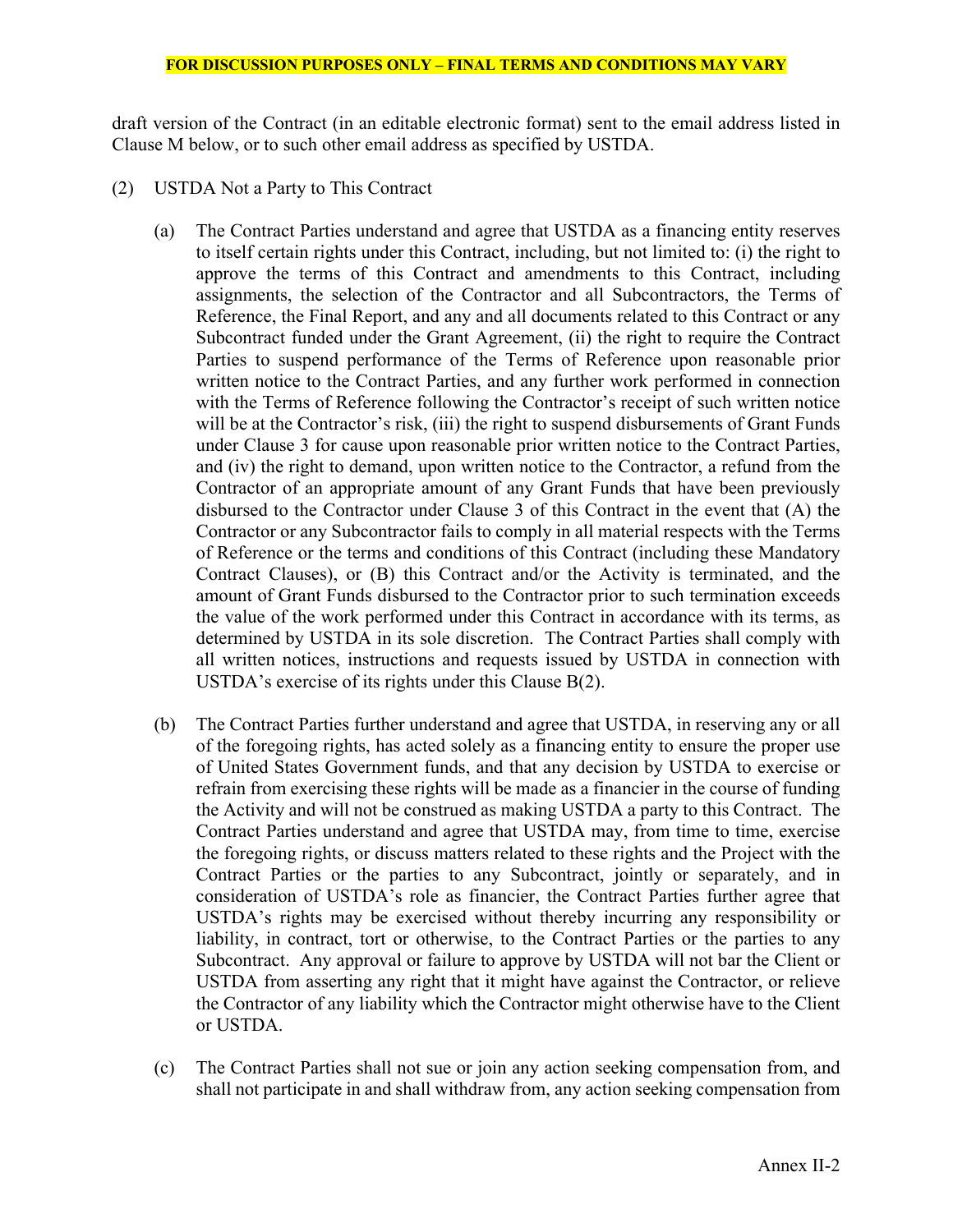the Government of the United States of America, or any of its departments or agencies, arising in connection with the Activity.

- (d) The Contract Parties acknowledge and agree that USTDA is a third party beneficiary to this Contract and is entitled to the rights and benefits hereunder and may enforce the provisions of this Contract as if it were a party hereto. No person, other than the Contract Parties hereto and USTDA, has any rights or remedies under this Contract.
- (3) Implementation Letters

To assist the Client and the Contractor in the efficient performance of the Activity, USTDA may from time to time issue one or more implementation letters ("Implementation Letters") to provide additional, modified or updated information about matters covered by this Contract and/or to make modifications or clarifications to the terms and provisions herein (any such information or modification, as applicable, a "Change"). Without limiting the generality of the foregoing, USTDA may issue Implementation Letters containing one or more Changes, among other reasons, to: (a) extend the estimated completion date set forth in Clause  $K(1)$ , (b) extend the availability period of Grant Funds set forth in Clause K(2), (c) update the fiscal data set forth in Clause M, (d) update a Party's address of record or point of contact, (e) make modifications or clarifications to the Terms of Reference, (f) grant conditional waivers of USTDA's rights pursuant to Clause 16 of the Contract, (g) modify the list of personnel specified in Annex III of this Contract, and (h) correct scrivener's errors. Notwithstanding the provisions of Clause 15 and Clause J of this Contract, upon receipt of an Implementation Letter from USTDA, if and to the extent each Contract Party assents to the Change set forth in such Implementation Letter, such Contract Party shall promptly notify the other Contract Party and USTDA of such assent by email in accordance with Clause 19 and Clause M, as applicable, and such Change will be deemed incorporated into the terms and provisions of this Contract without the need for any further action by either Contract Party or USTDA. The Contract Parties and USTDA may also use jointly agreed upon Implementation Letters, executed by each Contract Party and by USTDA, to confirm, clarify, modify and/or record their mutual understanding of matters covered by this Contract.

## **C. Nationality, Source and Origin**

For purposes of this Contract, the term "U.S. Firm" means:

- (i) a private-sector for-profit legal entity or partnership that is formed, incorporated or organized in the U.S., with its principal place of business in the U.S., and which is:
	- (a) more than fifty percent (50%) owned or controlled by U.S. citizens and/or non-U.S. citizens lawfully admitted for work and/or permanent residence in the United States; or
	- (b) satisfies each of the following criteria:
		- (I) has been incorporated or organized in the U.S. for more than three (3) years prior to either (i) the date on which the initial proposal in respect of the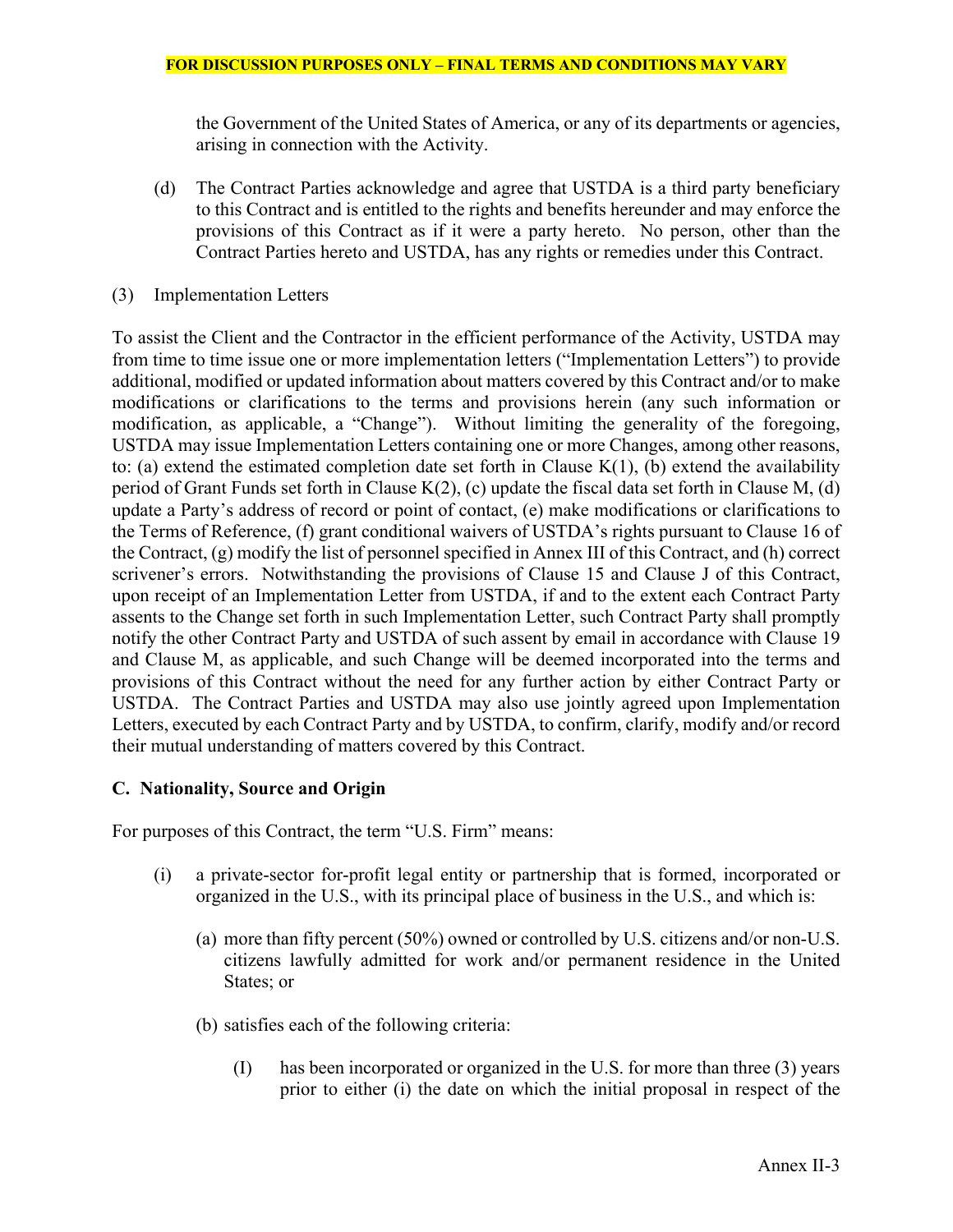Activity is received by USTDA, or (ii) the date on which the Contractor submits its bid in response to USTDA's request for proposals in connection with the Activity, as applicable;

- (II) has performed similar services in the U.S. for that three (3) year period;
- (III) employs U.S. citizens in more than half of its permanent full-time positions in the U.S.; and
- (IV) has the existing capability in the U.S. to perform the work in question; or
- (ii) a nonprofit organization that is incorporated in the U.S. and managed by a governing body, a majority of whose members are U.S. citizens and/or non-U.S. citizens lawfully admitted for work and/or permanent residence in the United States.

In addition, the term "Source" means the country from which a shipment is made, and the term "Origin" means (x) the place of production of a good, whether through manufacturing, assembly or otherwise, or (y) the place from which delivery of a service is administered, as applicable.

Except as USTDA may otherwise expressly agree in writing, the following provisions shall govern the delivery of goods and professional services funded by Grant Funds under the Grant Agreement:

(1) the Contractor and all Subcontractors that are legal entities must be U.S. Firms;

(2) all natural persons who perform any part of the Activity as the Contractor, as a Subcontractor, or as an employee of the Contractor or of any Subcontractor, in each case, must be (a) U.S. citizens, or (b) non-U.S. citizens lawfully admitted for work and/or permanent residence in the United States;

(3) notwithstanding the provisions of Clauses  $C(1)$  and  $C(2)$ , up to twenty percent (20%) of the Grant Funds may be used to pay for work performed in connection with the Activity by:

- (a) Subcontractors that are organized as legal entities under the laws of the Host Country; and
- (b) natural persons working as employees of the Contractor, as employees of any Host Country Subcontractor or as direct Subcontractors, in each case, who are either (i) citizens of the Host Country, or (ii) non-Host Country citizens lawfully admitted for work and/or permanent residence in the Host Country;

(4) a Host Country Subcontractor may only be used for specific services from the Terms of Reference identified in the Subcontract;

(5) no part of the Grant Funds disbursed in connection with the performance of the Activity may be used to pay (i) any legal entity that is incorporated or organized under the laws of a jurisdiction other than one of the United States or the Host Country, or (ii) a natural person who is a citizen of a country other than the United States (except as expressly provided in Clause C(2)) or the Host Country; and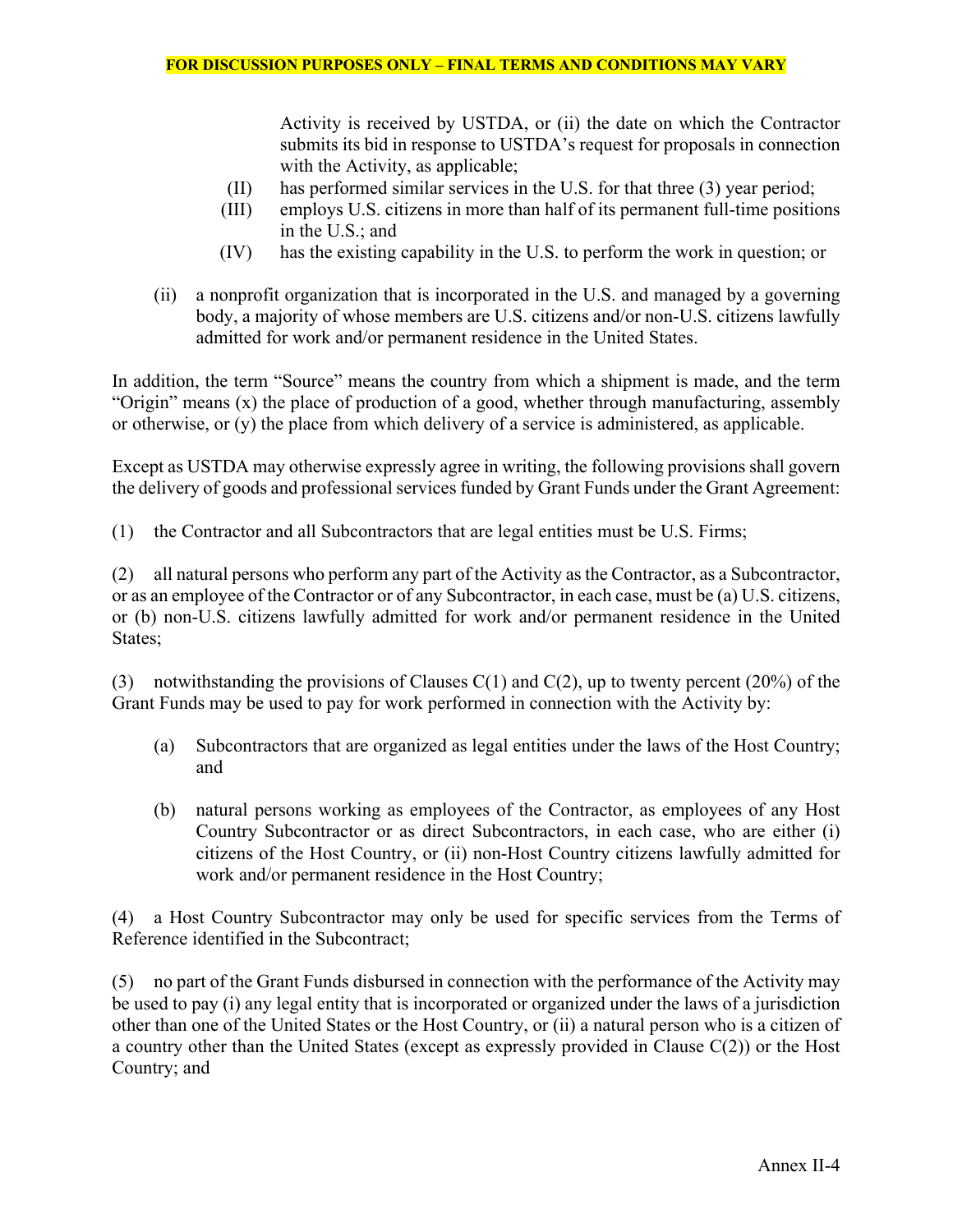(6) goods purchased for the performance of the Activity and associated delivery services (*e.g.*, international transportation and insurance) must have their nationality, Source and Origin in the United States; provided, however, that goods and services incidental to Activity support (*e.g.*, local lodging, food and transportation) in the Host Country are not subject to the foregoing restrictions.

# **D. Recordkeeping and Audit**

The Contractor shall, and shall require its Subcontractors receiving Grant Funds to, maintain in accordance with generally accepted accounting procedures all books, records and other documents (including without limitation all bank statements, and receipts or proofs of purchase for all goods and services acquired in connection with the Activity) sufficient in form, content and level of detail to properly reflect all transactions and disbursements under or in connection with the Activity and this Contract. Such books, records and other documents shall clearly identify, track and describe the use and expenditure of Grant Funds separately from other funding sources. Such books, records and documents must be maintained during the period of performance of work commencing on the Effective Date, and continuing until the date that is three (3) years following the final disbursement of Grant Funds by USTDA. The Contractor shall, and shall require its Subcontractors receiving Grant Funds to, (i) afford USTDA or its authorized representatives the opportunity at reasonable times for inspection and audit of such books, records and other documents, and (ii) in the event of an audit of such books, records and other documents, reasonably cooperate with, and promptly respond to information requests from, any USTDA-appointed auditors.

## **E. U.S. Carriers**

## (1) Air

Transportation by air of persons or property funded under the Grant Agreement shall be on U.S. flag carriers in accordance with the Fly America Act, 49 U.S.C. § 40118, to the extent service by such carriers is available, as provided under applicable U.S. Government regulations.

## (2) Marine

Transportation by sea of property funded under the Grant Agreement shall be on U.S. carriers in accordance with U.S. cargo preference laws, including (without limitation) the Cargo Preference Act of 1954, 46 U.S.C. § 55305.

## **F. Workman's Compensation Insurance**

The Contractor shall provide adequate workman's compensation insurance coverage for work performed under this Contract.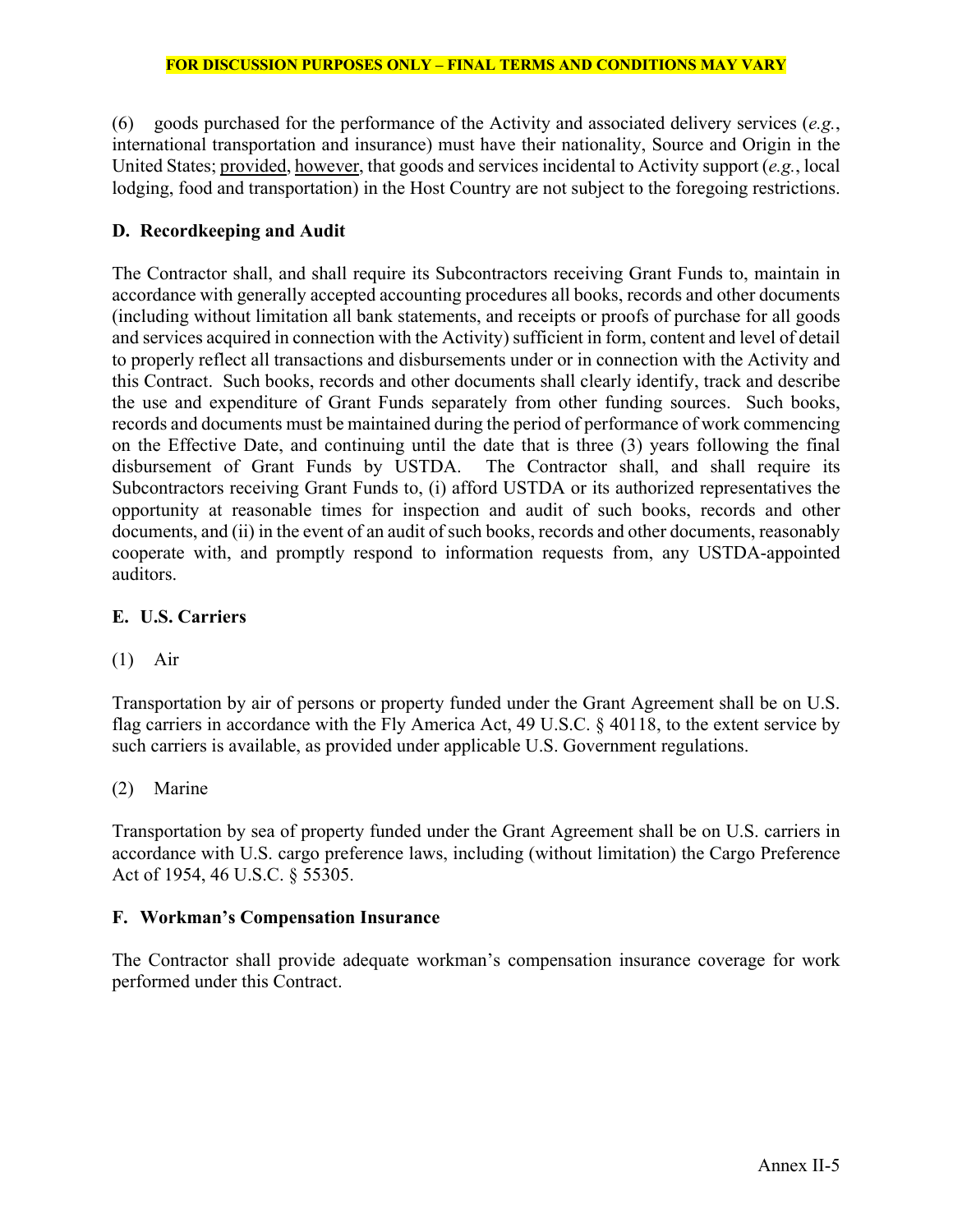## **G. Disbursement Procedures**

### (1) USTDA Approval of Contract

Disbursement of Grant Funds will be made only after USTDA approval of this Contract. Any work performed by the Contractor or any Subcontractor in connection with the Activity prior to USTDA's approval of the Contract will be at the Contractor's risk.

(2) Payment Schedule Requirements

A payment schedule for disbursement of Grant Funds to the Contractor is included in this Contract under Clause 3. Such payment schedule must conform to the following USTDA requirements: (a) the Contractor must provide reasonable justification for the amount of the mobilization payment, which in any event may not exceed ten percent (10%) of the total Grant Funds without the prior written approval of USTDA; (b) all other payments, with the exception of the final payment, must be based upon completion of one or more Tasks under the Terms of Reference as set forth in Clause 3; and (c) the final payment must be no less than fifteen percent (15%) of the total Grant Funds amount, payable upon approval by USTDA of a Final Report that has been (i) prepared and submitted in accordance with the requirements set forth in Clause I below, and (ii) approved in writing by the Client in the manner provided for by Clause  $G(4)(b)(iii)$  below.

(3) Invoice Approval Procedures

The Contractor shall submit Invoices meeting the requirements set forth in Clause G(4) to the Client for approval prior to submitting any such Invoice to USTDA for payment. The Client shall not approve any Invoice submitted to it by the Contractor unless such Invoice, and all work performed by the Contractor (or any Subcontractor) in connection with such Invoice, complies with the Terms of Reference and these Mandatory Contract Clauses. All Invoices must be submitted to the attention of the Finance Department by email to invoices $@$ ustda.gov.

(4) Invoice Requirements

For purposes of this Contract, the term "Invoice" means any invoice submitted (or to be submitted) to USTDA by either the Client or the Contractor for payment of Grant Funds. USTDA will make all disbursements of Grant Funds directly to the Contractor. The Contractor must provide USTDA with an Oracle Supplier Request Form (available from USTDA) with the first Invoice. Either the Client or the Contractor may request disbursement of Grant Funds by USTDA to the Contractor for performance of the Terms of Reference by submitting the following to USTDA:

(a) Contractor's Invoice

The Invoice from the Contractor shall include reference to the applicable Deliverable(s) (as defined in Annex I of this Contract) or other performance milestone(s) listed in the Contract payment schedule, the requested payment amount, and an appropriate certification to USTDA by the Contractor, as follows: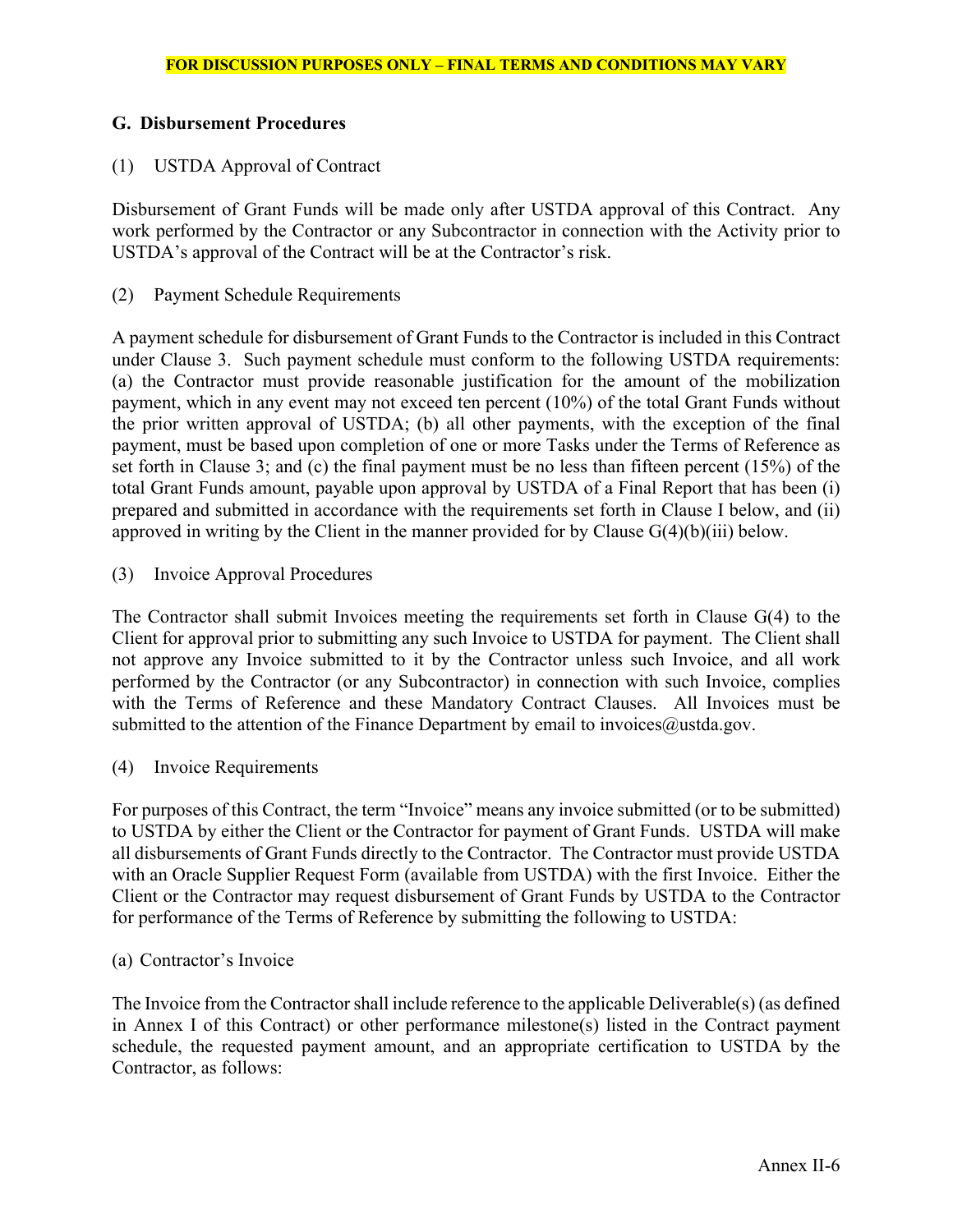(i) For a mobilization payment (if any):

"As a condition for this mobilization payment, the Contractor certifies to USTDA that it will perform all work in accordance with the terms of its Contract with the Client. To the extent that the Contractor does not comply with the terms and conditions of the Contract, including the USTDA Mandatory Contract Clauses contained therein, it will, upon USTDA's request, make an appropriate refund to USTDA."

(ii) For Contract performance milestone payments:

"The Contractor certifies to USTDA that it has performed the work described in this invoice in accordance with the terms of its Contract with the Client and is entitled to payment thereunder. To the extent the Contractor has not complied with the terms and conditions of the Contract, including the USTDA Mandatory Contract Clauses contained therein, it will, upon USTDA's request, make an appropriate refund to USTDA."

(iii) For the final payment:

"The Contractor certifies to USTDA that it has performed the work described in this invoice in accordance with the terms of its Contract with the Client and is entitled to payment thereunder. Specifically, the Contractor has submitted the Final Report to the Client, as required by the Contract, and received the Client's approval of the Final Report. To the extent the Contractor has not complied with the terms and conditions of the Contract, including the USTDA Mandatory Contract Clauses contained therein, it will, upon USTDA's request, make an appropriate refund to USTDA."

(b) Client's Approval of the Contractor's Invoice

(i) The Invoice for a mobilization payment must be approved in writing by the Client on the Invoice or separately.

(ii) For Contract performance milestone payments, the following certification to USTDA by the Client must be provided on the Invoice or separately:

> "The Client certifies to USTDA that the services for which disbursement is requested by the Contractor have been performed satisfactorily, in accordance with applicable Contract provisions, including the USTDA Mandatory Contract Clauses contained therein, and the terms and conditions of the USTDA Grant Agreement."

(iii) For the final payment, the following certification to USTDA by the Client must be provided on the Invoice or separately: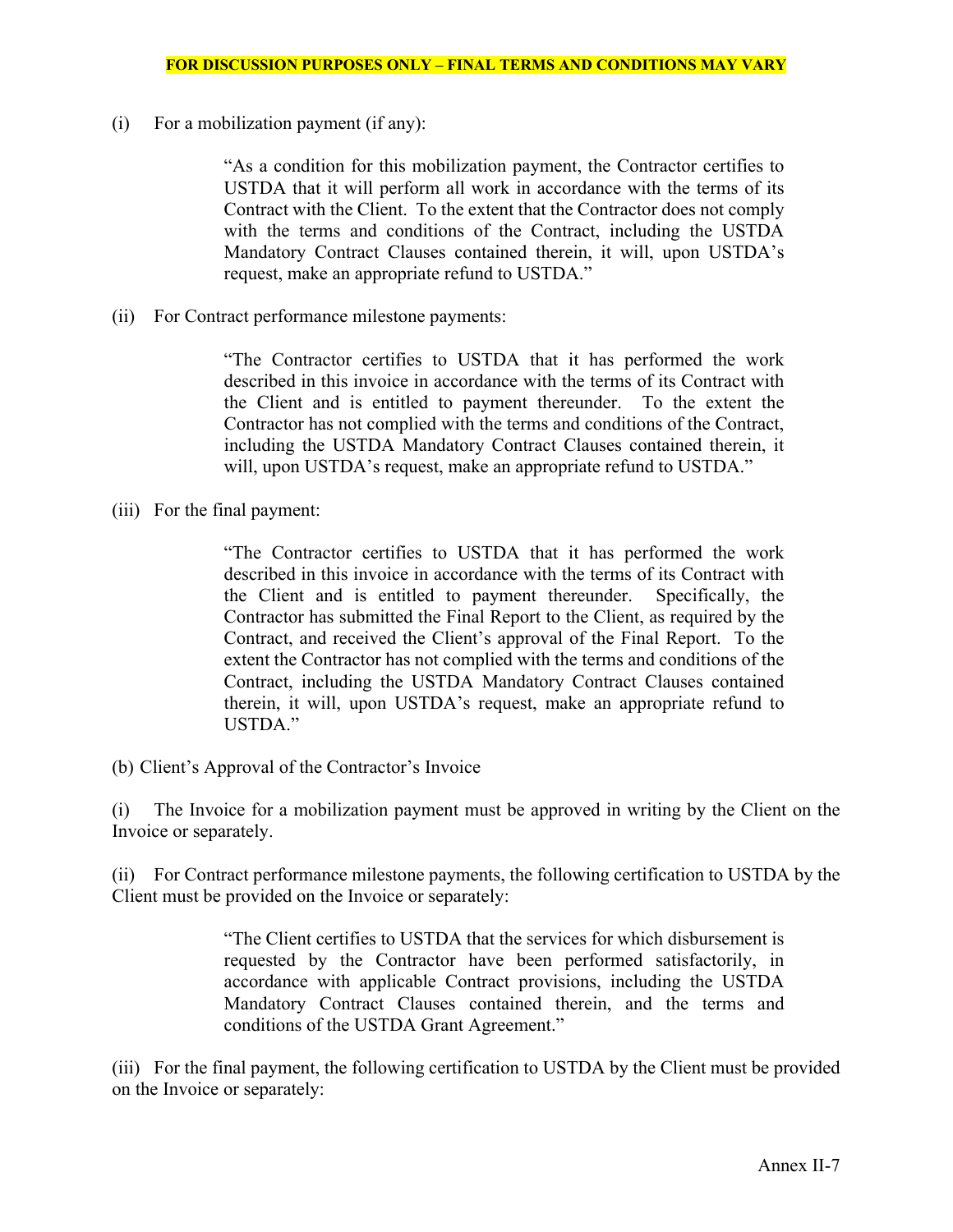"The Client certifies to USTDA that the services for which disbursement is requested by the Contractor have been performed satisfactorily, in accordance with applicable Contract provisions, including the USTDA Mandatory Contract Clauses contained therein, and the terms and conditions of the USTDA Grant Agreement. The Final Report submitted by the Contractor has been reviewed and approved by the Client."

### (5) Payment Disclaimer

The Contract Parties understand and agree that payment by USTDA of an Invoice does not constitute (a) acceptance or approval by USTDA, whether express or implied, of (i) any materials, Deliverables, reports or other documents prepared or delivered by the Contractor or any Subcontractor, or (ii) any work performed under the Terms of Reference or otherwise by the Contractor or any Subcontractor, in each case, in connection with the Activity, or (b) confirmation or agreement by USTDA, whether express or implied, as to whether any work performed by the Contractor or any Subcontractor in connection with the Activity has been performed in accordance with the terms and conditions of this Contract, including the Terms of Reference or these Mandatory Contract Clauses.

### **H. Termination**

(1) Effect of Termination

In the event that this Contract and/or the Activity is terminated prior to completion of all Tasks under the Terms of Reference, the Contractor will be eligible for payment for the value of the work performed pursuant to the terms of this Contract prior to such termination; provided, however, that any such eligibility is subject to (a) compliance by the Contractor with the terms and conditions of this Contract (including the Terms of Reference and these Mandatory Contract Clauses), and (b) USTDA approval, which may be granted or withheld in USTDA's sole discretion. Likewise, in the event of such termination, USTDA may be entitled to receive a refund of Grant Funds from the Contractor pursuant to Clause  $B(2)(a)$ . For the avoidance of doubt, in no event will any such termination relieve either Contract Party from any liability or obligation under this Contract arising prior to the effective date of such termination.

## (2) Survivability

The obligations of the Contract Parties arising under the Surviving Clauses (as defined in the main body of this Contract), as well as Clauses A, B, D, G, H, N, Q, R, S and T of these Mandatory Contract Clauses, in each case, shall survive the termination of this Contract.

## **I. USTDA Final Report**

## (1) Definition

"Final Report" shall mean the Final Report described in the final Task of the Terms of Reference.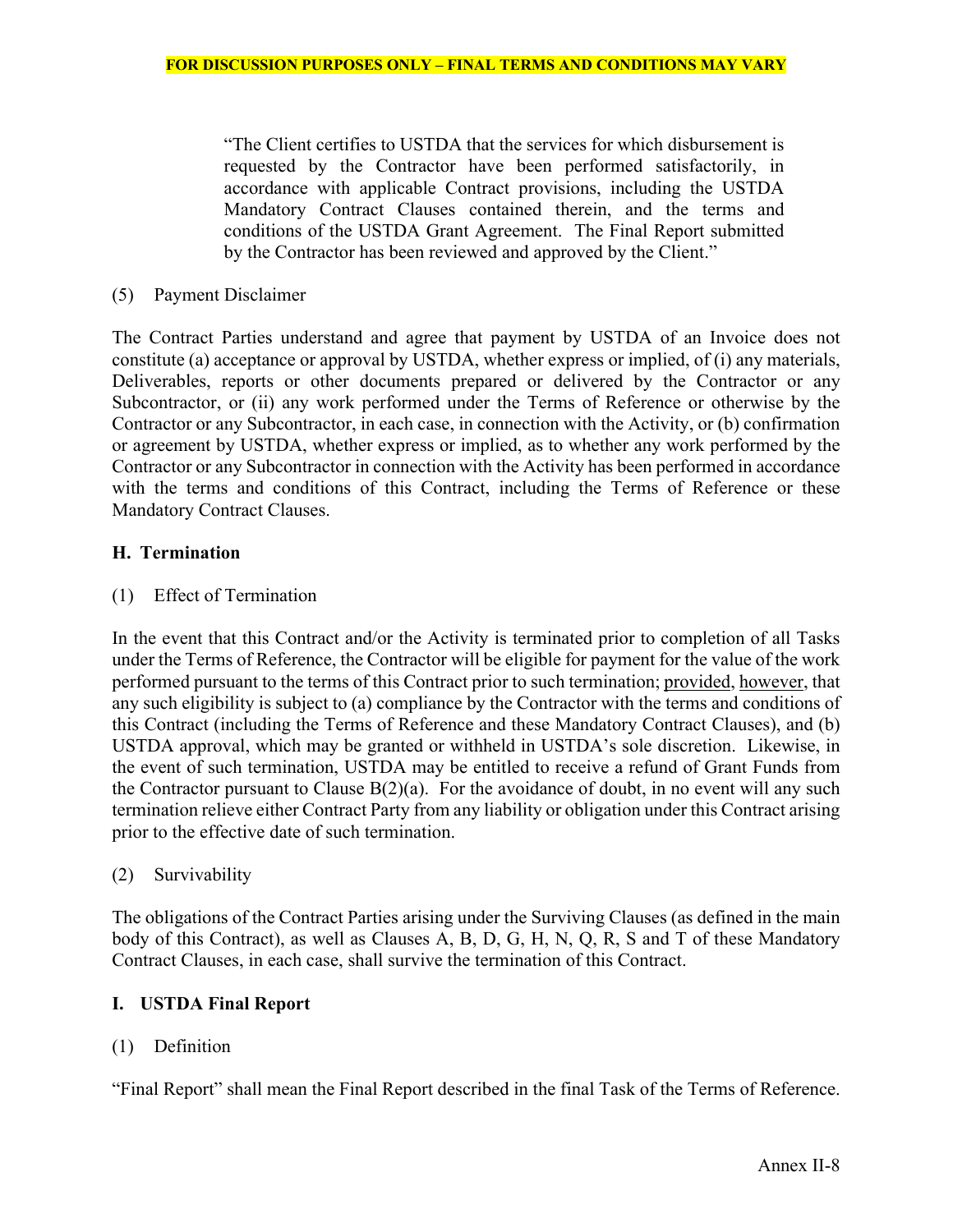(2) License to Utilize Final Report

The Client hereby grants to the Government of the United States of America a fully paid-up, irrevocable, perpetual, transferrable, worldwide, royalty-free, non-exclusive license to use the Final Report, and all Deliverables and other work product associated with the Activity, including all Intellectual Property therein whether Pre-Existing Contractor IP, Pre-Existing Client IP or Developed IP (each as defined in the main body of this Contract).

(3) Final Report Submission Requirements

The Contractor shall provide the following documents and materials to USTDA collectively as one single submission:

(a) One (1) CD-ROM containing a complete electronic copy of the Final Report for USTDA's internal records. This version of the Final Report must be in the English language and must be approved by the Client in writing. It is the responsibility of the Contractor to ensure that Confidential Information (as defined in the main body of this Contract), if any, contained in this version of the Final Report is clearly marked (any version containing such Confidential Information, a "Confidential Version"). USTDA will maintain the confidentiality of such Confidential Information, subject to and in accordance with applicable U.S. law. The Contractor shall affix a label to the CD-ROM indicating the name of the electronic file containing the Final Report, which filename must satisfy the requirements of Clause I(4)(c) below.

(b) One (1) CD-ROM containing an electronic copy of the Final Report suitable for public distribution (the "Public Version"). The Public Version must be in the English language and must be approved by the Client in writing. As the Public Version will be available for public distribution, it must not contain any Confidential Information. It is the responsibility of the Contractor to ensure that no Confidential Information is contained in the Public Version of the Final Report. If the complete version of the Final Report submitted under Clause I(3)(a) above contains no Confidential Information, it may be used as the Public Version. In any event, the Public Version must be informative and contain sufficient Project detail to be useful to prospective U.S. equipment and service providers. The Contractor shall affix a label to the CD-ROM indicating the name of the electronic file containing the Public Version, which filename must satisfy the requirements of Clause I(4)(c) below. The Contractor acknowledges and understands that, notwithstanding any other provision in this Contract, the Public Version will be publicly available and in the public domain.

(c) A cross-walk index (the "Cross-walk"), delivered separately from the Final Report. The Crosswalk must be organized in numerical order by Task and Subtask from the Terms of Reference in a table format, and for each such Task and Subtask the Cross-walk must provide (i) the language of the requirement set forth in the Terms of Reference (in sentence, bullet point or Subtask form), and (ii) the associated page number(s) on which the evidence establishing the Contractor's completion of such requirement is included within the complete version of the Final Report delivered to USTDA under Clause I(3)(a), presented in a table format.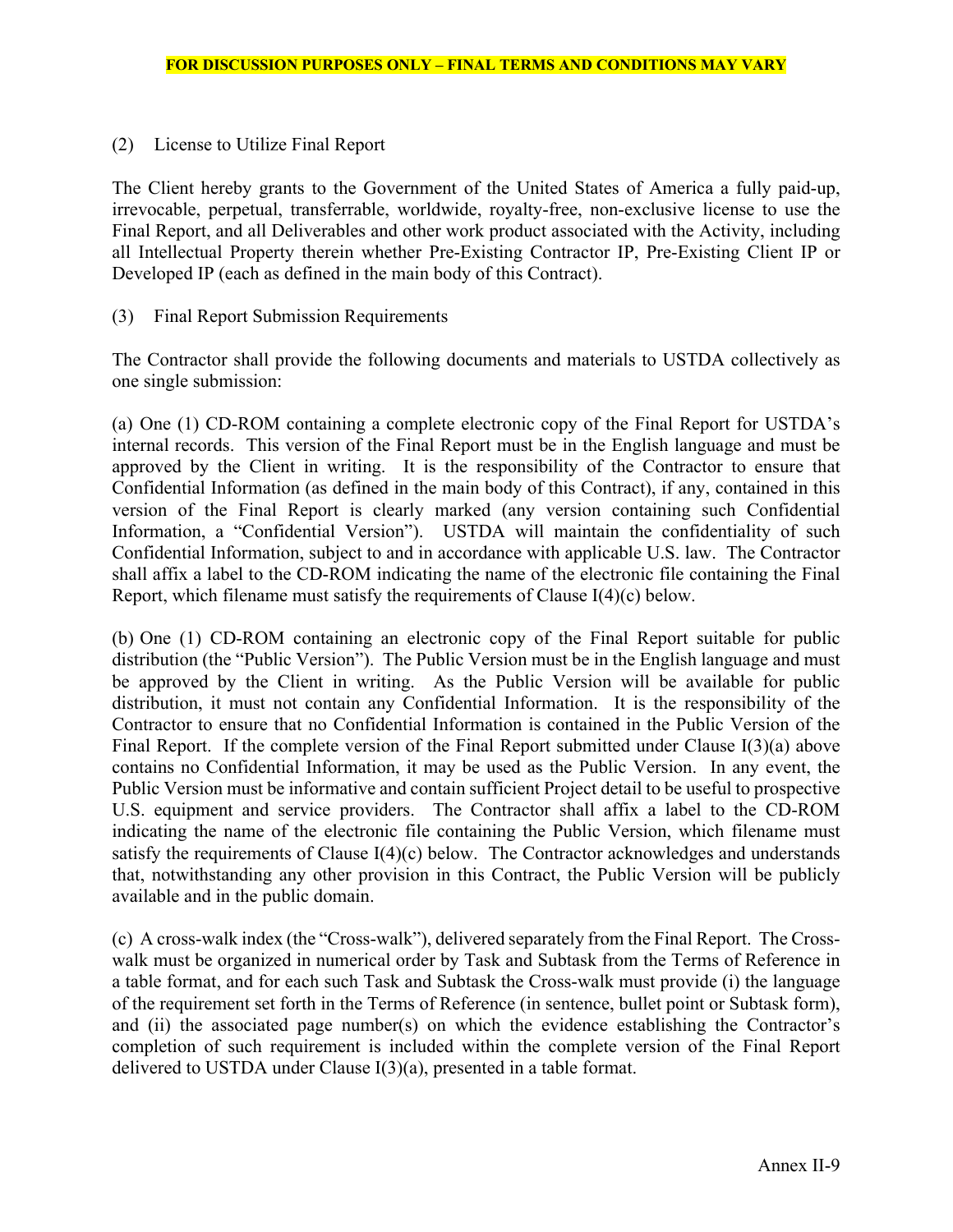(d) The Certified Statement of Expenditures (as defined in the Success Fee and Cost Share Agreement described in Clause T).

(e) The Contractor's final Invoice, prepared and submitted in accordance with Clause G.

(4) Final Report Presentation

All Final Reports submitted to USTDA must be paginated and include the following:

(a) The front cover of every Final Report shall contain the name of the Client, the name of the Contractor who prepared the report, a report title, USTDA's logo, and USTDA's address. If the complete version of the Final Report contains Confidential Information, the Contractor shall label the front cover of that version of the Final Report with the term "Confidential Version". The Contractor shall label the front cover of the Public Version of the Final Report with the term "Public Version". The front cover of every Final Report shall also contain the following disclaimer:

> "This report was funded by the U.S. Trade and Development Agency (USTDA), an agency of the U.S. Government. The opinions, findings, conclusions or recommendations expressed in this document are those of the author(s) and do not necessarily represent the official position or policies of USTDA. USTDA makes no representation about, nor does it accept responsibility for, the accuracy or completeness of the information contained in this report."

(b) The inside front cover of every Final Report shall contain (i) USTDA's logo, USTDA's address, and USTDA's mission statement, (ii) a written statement from the Client affirming that the Client has granted a license in connection with the Final Report to the Government of the United States of America as set forth in Clause I(2), and (iii) in the case of any Public Version of the Final Report, the Contractor shall include the term "Public Version" on such page, along with the following language:

> "Each of the Contractor and the Client certify to USTDA that this document contains the Public Version of the Final Report and that all contents are suitable for public distribution."

(c) Unless otherwise specified in the Terms of Reference, any electronic file containing any version of the Final Report or any other associated documents must be submitted to USTDA in a commonly accessible, machine readable, read-only format (such as .pdf format). The Contractor shall create a filename for any such electronic file that includes (in the following order): (i) the name of the Host Country, (ii) the USTDA Activity number set forth among the fiscal data in Clause M, and (iii) the title of the Final Report. In the case of any electronic file containing a Confidential Version of the Final Report, the Contractor shall include the term "CONFIDENTIAL VERSION" at the end of such filename. In the case of any electronic file containing the Public Version of the Final Report, the Contractor shall include the term "PUBLIC VERSION" at the end of such filename.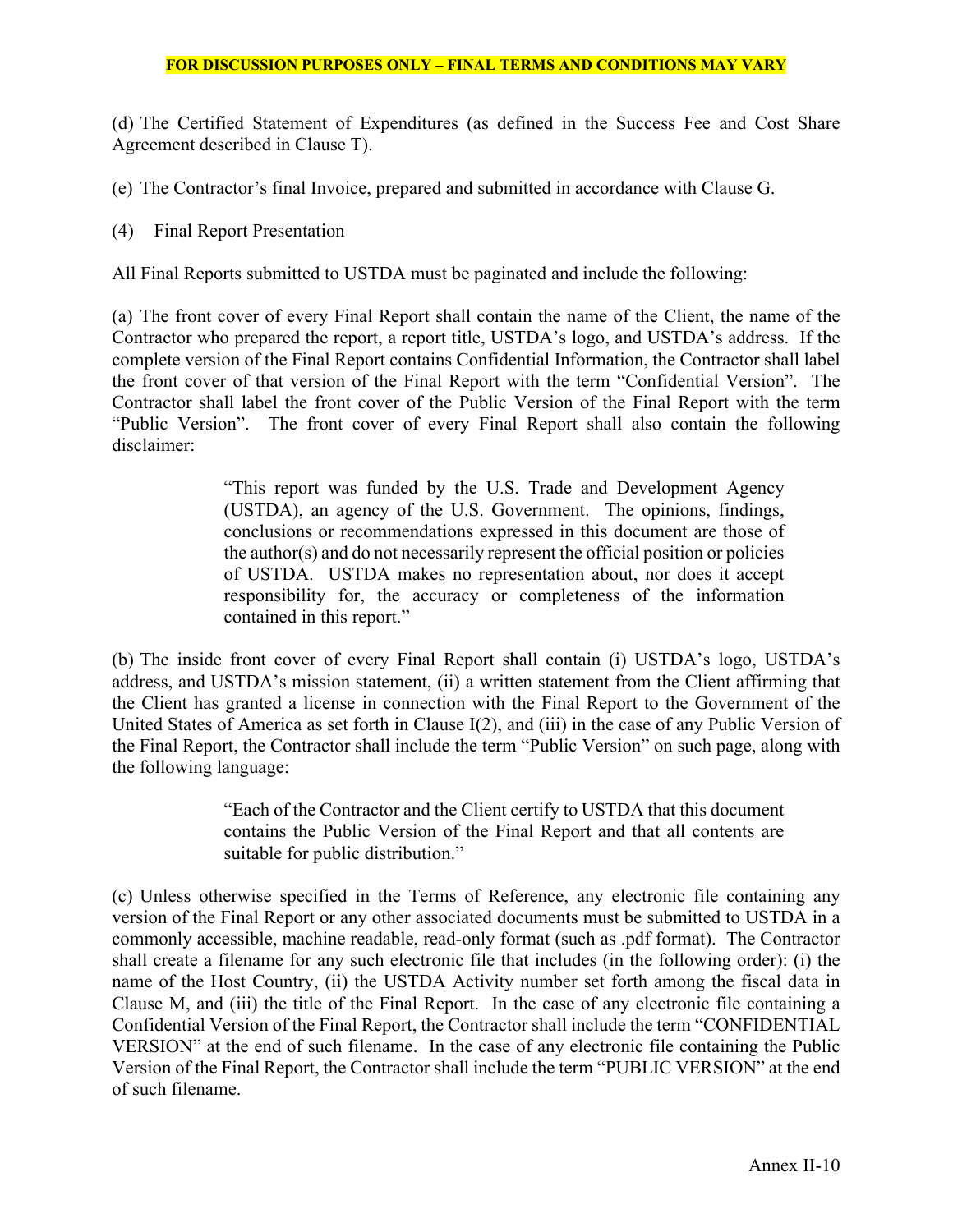(d) The Contractor and any Subcontractors that perform work pursuant to the Contract must be clearly identified in the Final Report. Business name, point of contact, address, telephone and email address shall be included for the Contractor and each Subcontractor.

(e) The Final Report, while aiming at optimum specifications and characteristics for the Project, must identify the availability of prospective U.S. sources of supply, including the business name, point of contact, address, telephone and email address for each prospective commercial source.

(f) The Final Report shall be accompanied by a letter or other notation by the Client which states that the Client approves the Final Report. A certification to USTDA by the Client to this effect provided on or with the Invoice for final payment will meet this requirement.

(5) Final Report Disclaimer

The Contract Parties understand and agree that neither USTDA's receipt of the Final Report nor processing or payment of the final Invoice by USTDA constitutes (a) approval, validation or endorsement by USTDA, whether express or implied, of (i) the Final Report or any of its contents, or (ii) the quality, characteristics or nature of any work performed under the Terms of Reference or otherwise by the Contractor or any Subcontractor in connection with the Activity, or (b) confirmation or agreement by USTDA, whether express or implied, as to whether any work performed by the Contractor or any Subcontractor in connection with the Activity has been performed in accordance with the terms and conditions of this Contract, including the Terms of Reference and these Mandatory Contract Clauses.

### **J. Amendment Procedures**

Consistent with the amendment provisions set forth in the main body of this Contract, all amendments, assignments or other modifications to this Contract, including the Annexes to this Contract, will be made effective only by written instrument signed by the Contract Parties and approved in writing by USTDA. Either Contract Party may submit to USTDA, at the address set forth in Clause M, a final negotiated draft version (in an editable electronic format) of any proposed amendment, assignment or other modification to this Contract for USTDA review. USTDA will advise the Contract Parties as to whether the draft instrument is ready for execution, on the understanding that USTDA's approval may be contingent upon certain modifications being made to such draft.

### **K. Activity Schedule**

(1) Activity Completion Date

The Contract Parties' estimated completion date for the Activity is [*date*].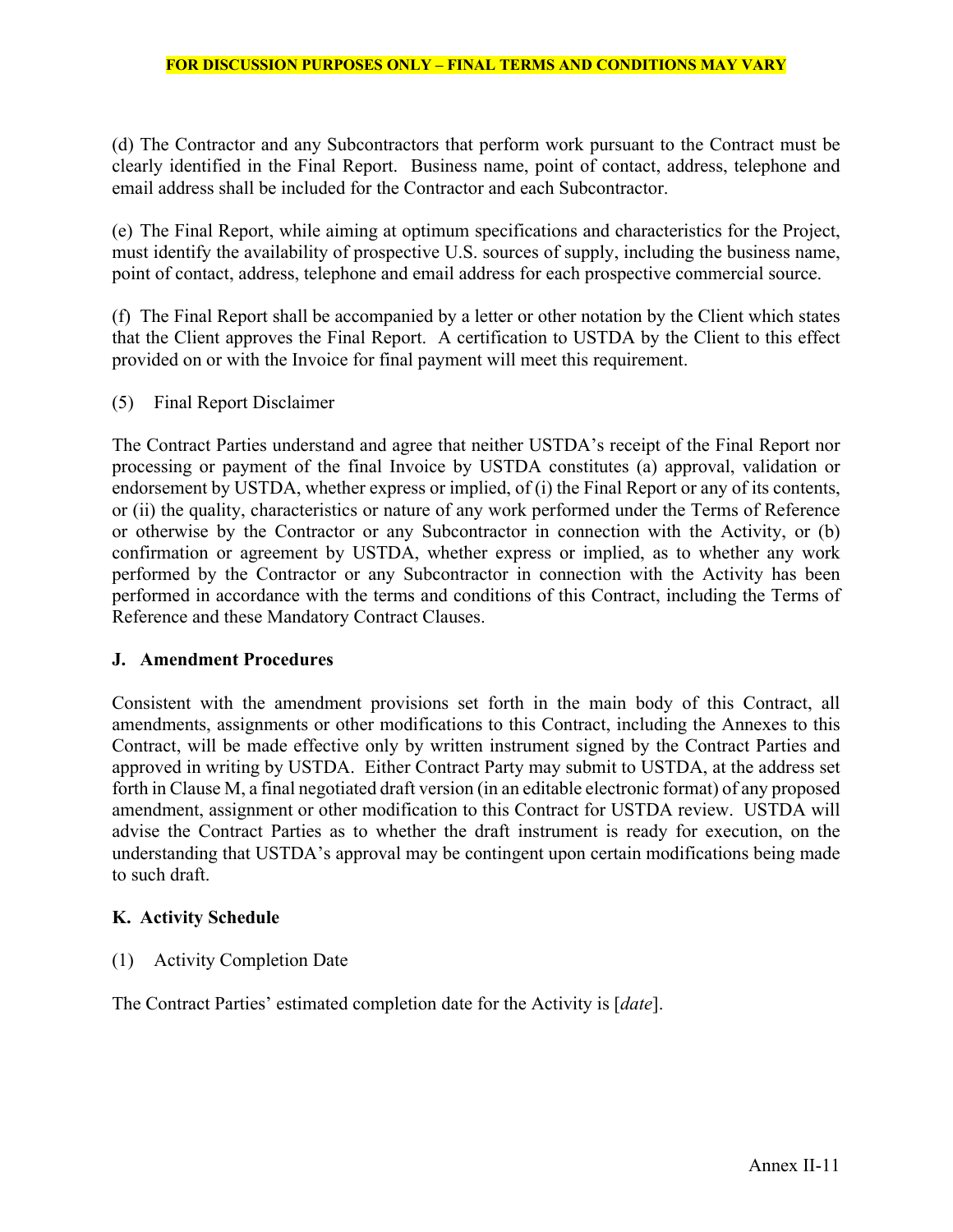## (2) Time Limitation on Disbursement of USTDA Grant Funds

Except as USTDA may otherwise expressly agree in writing, (a) no Grant Funds may be disbursed under this Contract for goods and services which are provided prior to the Effective Date of the Grant Agreement, and (b) no Grant Funds may be disbursed more than four (4) years after the Effective Date of the Grant Agreement.

## **L. Business Practices; Conflicts of Interest**

### (1) Business Practices

The Contract Parties recognize the existence of standards of conduct for public officials and commercial entities in their respective countries. Therefore, the Contract Parties shall fully comply with all United States and Host Country laws relating to corruption or bribery, and shall not directly or indirectly provide, offer or promise to provide money or anything of value to any public official in violation of any United States or Host Country laws relating to corruption or bribery. For example, the Contractor and its Subcontractors shall fully comply with the requirements of the U.S. Foreign Corrupt Practices Act, as amended (15 U.S.C. §§ 78dd-1 *et seq.*). Each Contract Party agrees that it shall require that any Subcontractor, agent or representative hired to represent it in connection with the Activity will comply with this Clause L and all laws which apply to activities and obligations of that Contract Party, including, but not limited to, those laws and obligations referenced above.

### (2) Conflicts of Interest

(a) Except as USTDA may otherwise expressly agree in writing, no Contract Party, or any employee, executive, director, officer or other staff member of a Contract Party, may either directly or indirectly engage in any activity or maintain any relationship (any such activity or relationship, a "Conflict of Interest") which might adversely affect the Activity or the rights of USTDA, including but not limited to (i) ownership of a material interest in the other Contract Party, or in any supplier, contractor, distributor, Subcontractor (other than any Subcontractor that is an affiliate of the Contractor as disclosed to USTDA in Annex III of this Contract), customer or other entity involved in the performance of the Activity, (ii) acceptance of any material payment, service, loan, gift, trip, entertainment, favor or other thing of value from the other Contract Party, a supplier, contractor, distributor, Subcontractor, customer or other entity involved in the performance of the Activity, (iii) any employee, executive, director, officer or other staff member of one Contract Party holding a position as an employee, executive, director, officer or other staff member of the other Contract Party, or of any supplier, contractor, distributor, Subcontractor, customer or other entity involved in the performance of the Activity, and (iv) any condition or circumstance that would reasonably be expected to (A) cause one or more of the Contract Parties to be unable or potentially unable to render impartial assistance or advice, (B) impair the objectivity of the Contractor or any Subcontractor in performing the Activity, or (C) create an unfair competitive advantage for any entity wherein either Contract Party has a material interest.

(b) Neither the Client nor the employees, executives, directors, officers or other staff members of the Client may receive payment from the Grant Funds.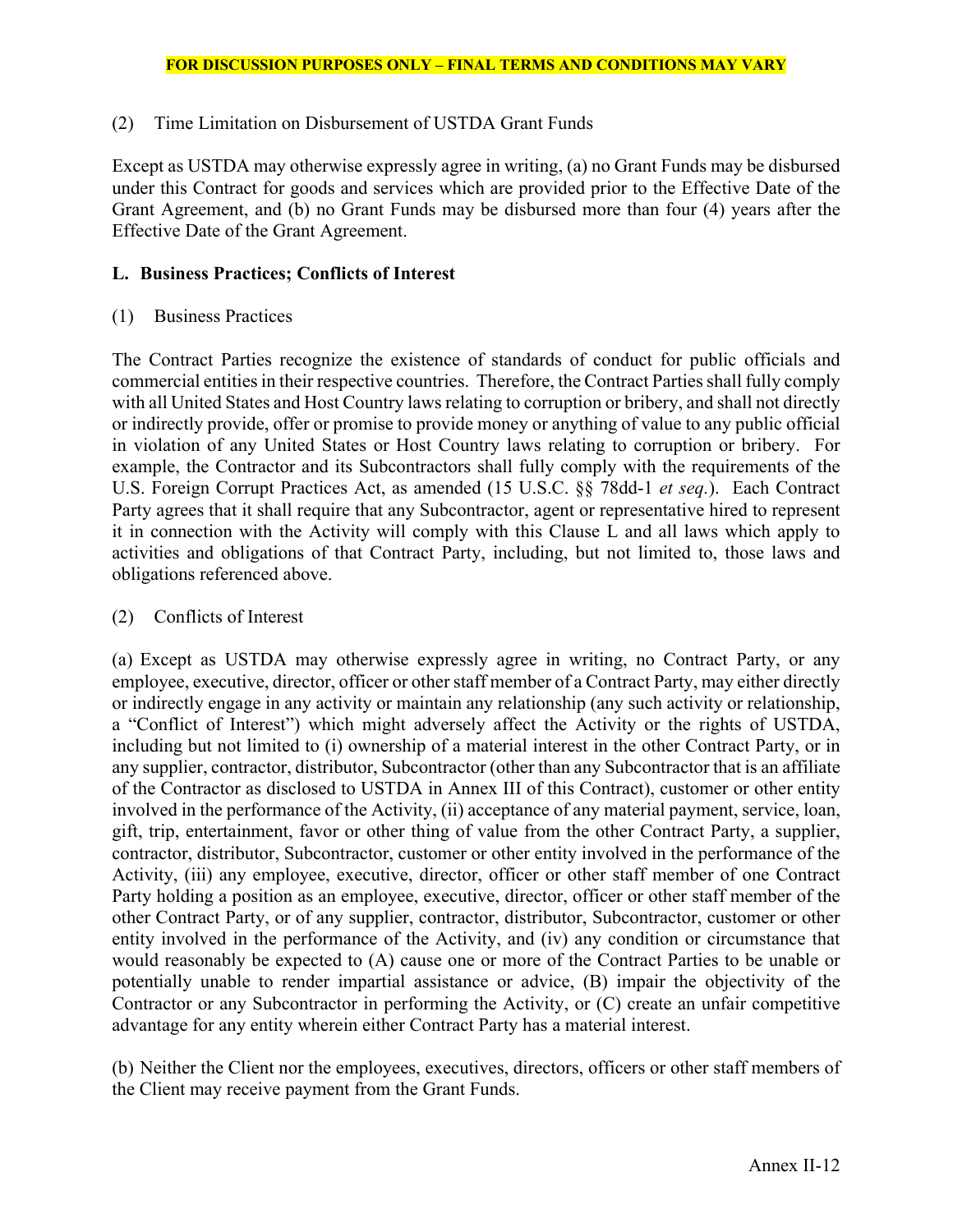(c) Any Contract Party shall promptly notify USTDA of any Conflict of Interest of which it becomes aware.

### **M. USTDA Address and Fiscal Data**

Any communication with USTDA regarding this Contract shall be sent to the following contact information and include the fiscal data listed below:

| To:      | U.S. Trade and Development Agency |
|----------|-----------------------------------|
| Address: | 1101 Wilson Boulevard, Suite 1100 |
|          | Arlington, VA 22209-2275          |
|          | USA                               |
| Phone:   | $(703)$ 875-4357                  |
| Email:   | [Region's email address]          |

### **Fiscal Data:**

| Appropriation No.:      | [ <i>Appropriation No.</i> ] |
|-------------------------|------------------------------|
| Activity No.:           | [Activity No.]               |
| <b>Reservation No.:</b> | [Reservation No.]            |
| Grant No.:              | [ <i>Grant No.</i> ]         |

### **N. Taxes**

The Grant Funds provided under the Grant Agreement shall not be used to pay any taxes, tariffs, duties, fees or other levies imposed under laws in effect in the Host Country, except for taxes of a *de minimis* nature imposed on local lodging, food, transportation or airport arrivals or departures or individual income taxes assessed on local Host Country staff ("Accepted Taxes"). Neither the Client nor the Contractor may seek reimbursement from USTDA for any such taxes, tariffs, duties, fees or other levies, other than the Accepted Taxes, to the extent that the amounts of such Accepted Taxes are included on expense receipts maintained by the Contractor in accordance with Clause D.

## **O. Compliance with Trade-Related Laws**

The Contractor and all Subcontractors are responsible for compliance with U.S. export licensing requirements, if applicable, in the performance of all work in connection with the Activity. In addition, the Contractor shall not recommend as part of the Final Report any products, commodities, components, articles or other goods for use in connection with the Project that are (i) subject to any Withhold Release Order issued by U.S. Customs and Border Protection under Section 307 of the Tariff Act of 1930 (19 U.S.C. § 1307), (ii) included on the "List of Goods Produced by Child Labor or Forced Labor" published from time to time by the U.S. Department of Labor, or (iii) otherwise restricted by the Uyghur Forced Labor Prevention Act, Pub. L. 117-78 (2021). If, at any time during the performance of the Activity, the Contractor determines in its professional judgment (consistent with recognized professional standards) that it is unable to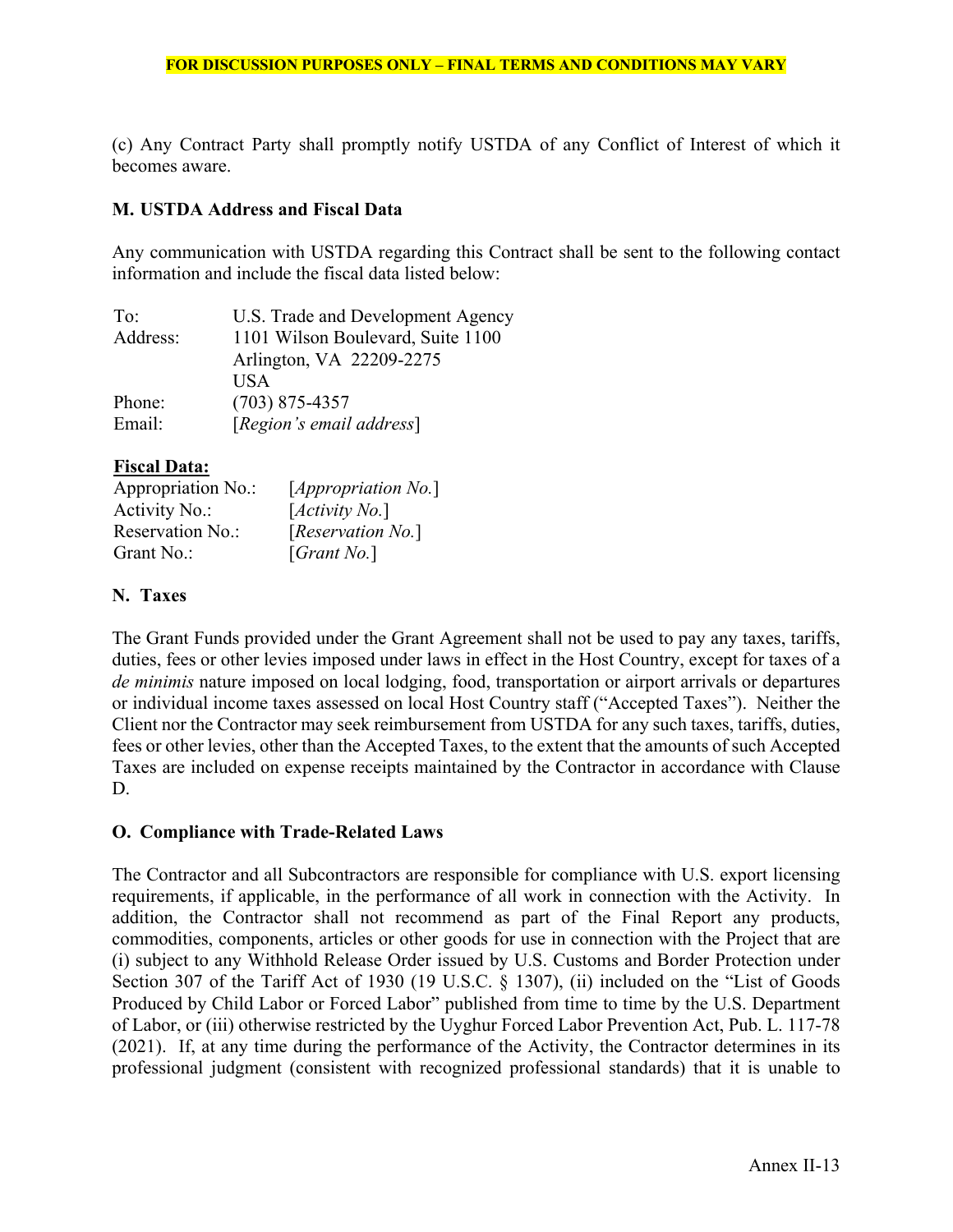comply with the provisions of this Clause O, the Contractor shall promptly (but in any event, within three (3) business days) notify USTDA.

### **P. Change of Control**

For purposes of this Contract, the term "Change of Control" means the occurrence of any one or more of the following: (i) the accumulation, whether directly, indirectly, beneficially or of record, by any person, legal entity or group, of fifty percent (50%) or more of the shares of the outstanding equity securities of a Contract Party, (ii) a merger, consolidation or reorganization of a Contract Party in which such Contract Party does not survive as an independent legal entity or upon the consummation of which the holders of such Contract Party's outstanding equity ownership interests prior to such merger, consolidation or reorganization own less than 50% of the outstanding equity ownership interests of such Contract Party after such merger, consolidation or reorganization, or (iii) a sale of all or substantially all of the assets of a Contract Party. Each Contract Party shall provide both USTDA and the other Contract Party with written notice of any anticipated Change of Control of such Contract Party prior to the effective date of such Change of Control, which notice must identify (i) the person(s) and/or legal entity (or entities) that are gaining control or ownership over such Contract Party, and (ii) the person(s) and/or legal entity (or entities) that are losing control or ownership over such Contract Party. The Contract Parties acknowledge and agree that, in order for the Activity to continue following any Change of Control, any legal entity (or entities) that are gaining control or ownership over a Contract Party must satisfy USTDA's due diligence guidelines.

# **Q. Liability**

This Contract may include a clause that limits the liability of the Contract Parties, provided that such a clause does not (i) disclaim liability for damages that are natural, probable and reasonably foreseeable as a result of a breach of this Contract, or (ii) limit the total amount of damages recoverable to an amount less than the total amount of Grant Funds actually disbursed to the Contractor pursuant to this Contract. If any clause set forth in this Contract is inconsistent with either or both of these limitations, such clause will be invalid and unenforceable to the extent of the inconsistency.

## **R. Arbitration**

If the Contract Parties submit any dispute arising under this Contract for arbitration, the scope of any such arbitration shall be limited to the Contract Parties' rights and/or obligations under this Contract and may not extend to any right or obligation of USTDA. The arbitrator(s) shall not arbitrate issues directly affecting the rights or obligations of USTDA.

### **S. Reporting Requirements**

The Contractor shall advise USTDA as to the status of the Project at least one (1) time per year for a period of two (2) years after completion of the Activity. In addition, if at any time the Contractor receives follow-on work from the Client, the Contractor shall so notify USTDA and shall designate the Contractor's point of contact related to such follow-on work, including such person's name,